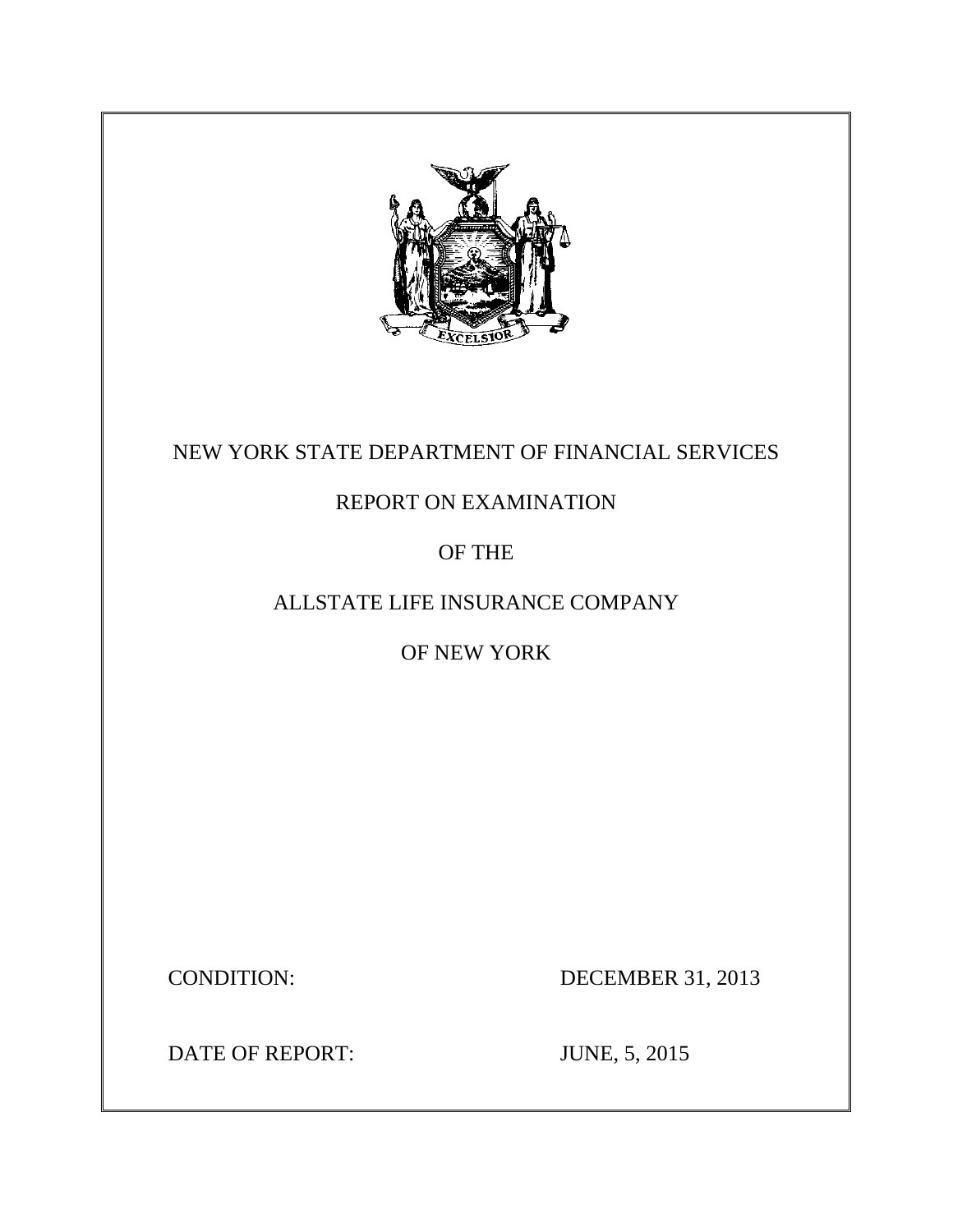## NEW YORK STATE DEPARTMENT OF FINANCIAL SERVICES

## REPORT ON EXAMINATION

## OF THE

## ALLSTATE LIFE INSURANCE COMPANY OF NEW YORK

## AS OF

## DECEMBER 31, 2013

DATE OF REPORT: JUNE 5, 2015

EXAMINER: DONALD W. SIROIS, CFE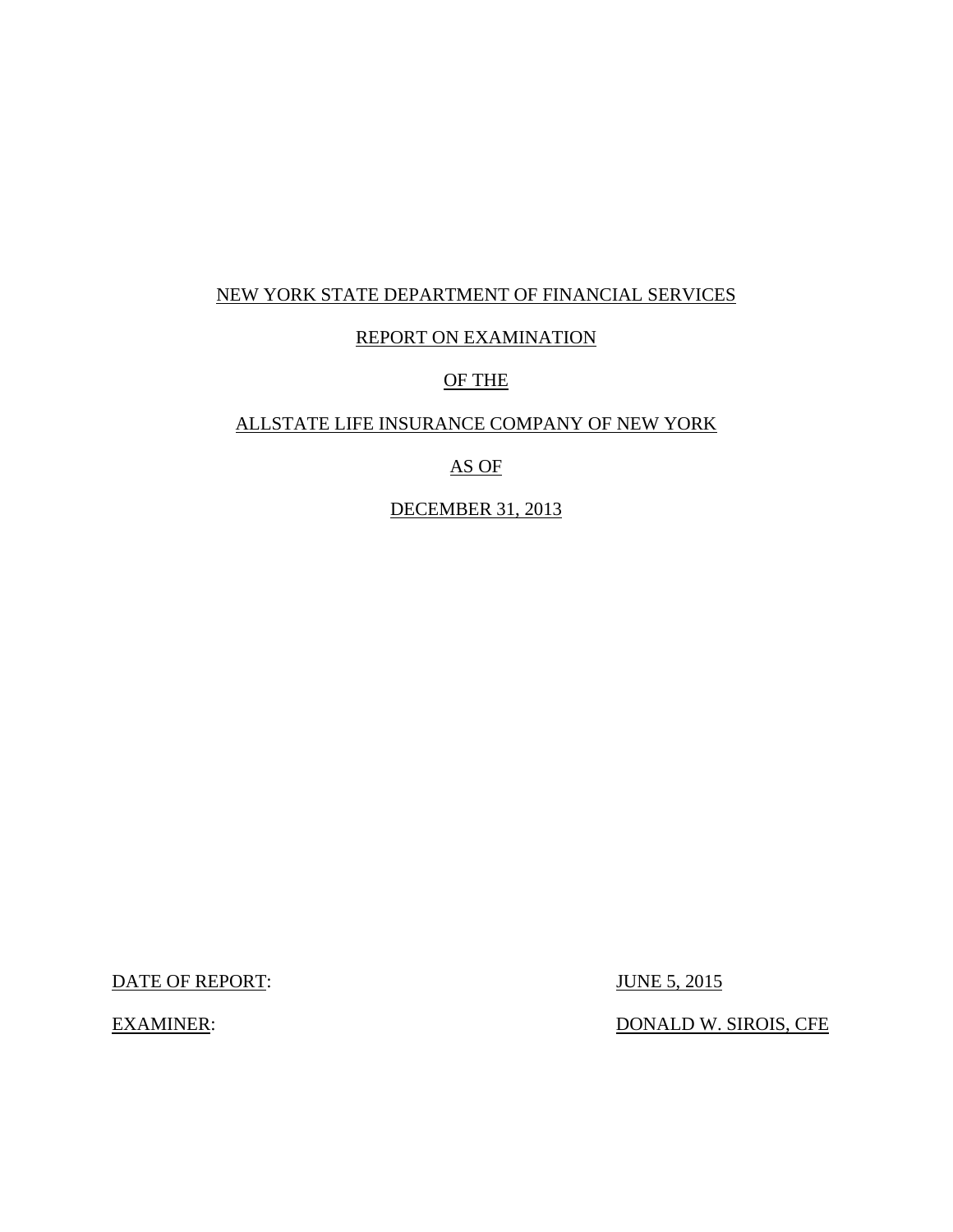## TABLE OF CONTENTS

# ITEM PAGE NO.

| 1. | <b>Executive summary</b>             | $\overline{2}$ |
|----|--------------------------------------|----------------|
| 2. | Scope of examination                 | 3              |
| 3. | <b>Description of Company</b>        | 5              |
|    | A. History                           | 5              |
|    | B. Holding company                   | 5              |
|    | C. Organizational chart              | 6              |
|    | D. Service agreements                | 7              |
|    | E. Management                        | 10             |
| 4. | Territory and plan of operations     | 11             |
|    | A. Statutory and special deposits    | 12             |
|    | <b>B.</b> Direct operations          | 12             |
|    | C. Reinsurance                       | 13             |
| 5. | Significant operating results        | 14             |
| 6. | <b>Financial statements</b>          | 18             |
|    | A. Independent accountants           | 18             |
|    | <b>B.</b> Net admitted assets        | 18             |
|    | C. Liabilities, capital and surplus  | 20             |
|    | D. Condensed Summary of Operations   | 21             |
|    | E. Capital and surplus account       | 24             |
|    | F. Reserves                          | 25             |
| 7. | Prior report summary and conclusions | 26             |
| 8. | Summary and conclusions              | 27             |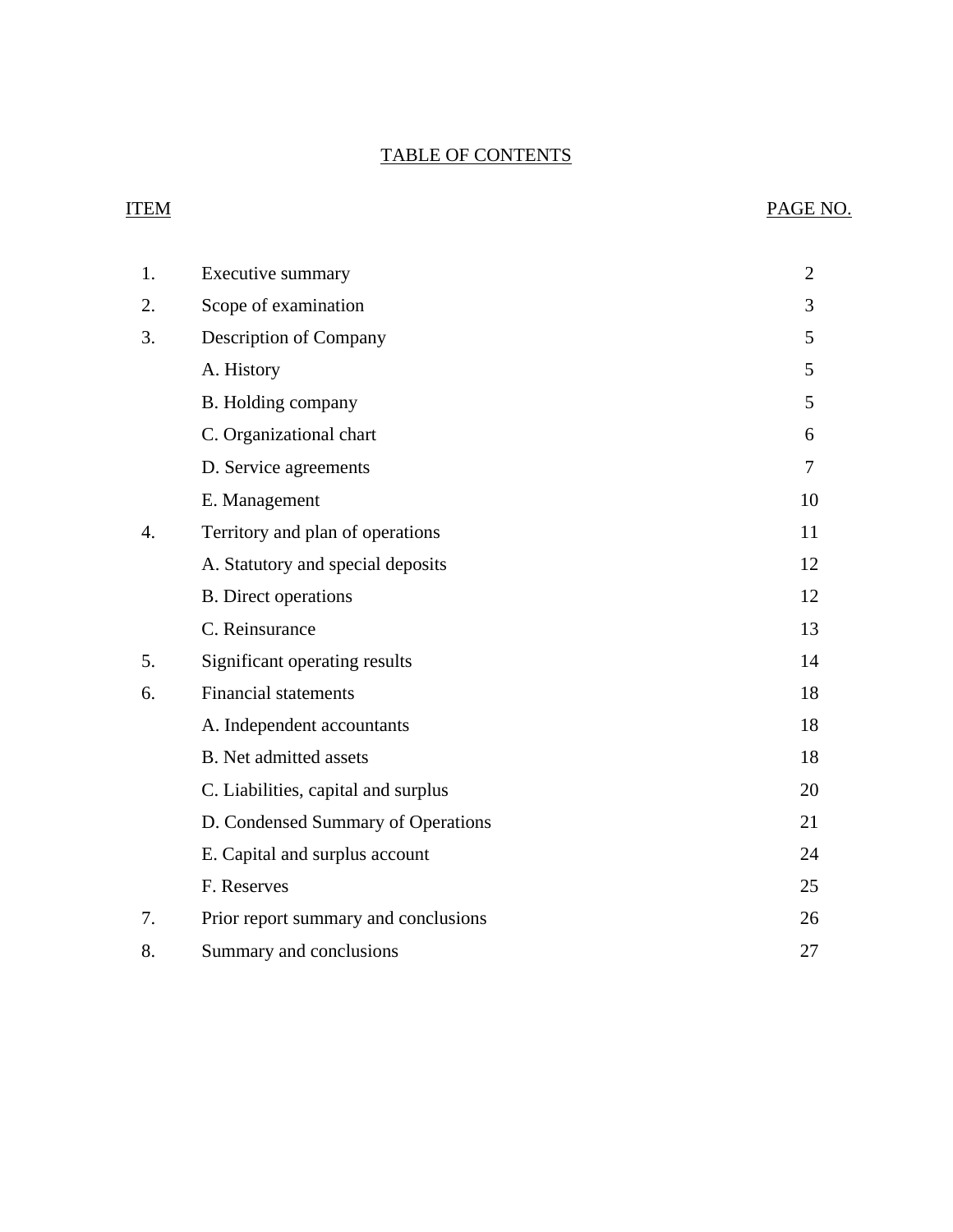

# NEW YORK STATE DEPARTMENT<sub>of</sub> FINANCIAL SERVICES

Andrew M. Cuomo Benjamin M. Lawsky Governor Superintendent Superintendent Superintendent Superintendent Superintendent

June 4, 2015

Honorable Benjamin M. Lawsky Superintendent of Financial Services New York, New York 10004

Sir:

In accordance with instructions contained in Appointment No. 31090, dated January 31, 2015 and annexed hereto, an examination has been made into the condition and affairs of Allstate Life Insurance Company of New York, hereinafter referred to as "the Company," at the administrative office of the Company's parent, Allstate Life Insurance Company, located at 2775 Sanders Road, Northbrook, Illinois 60062. The Company's home office is located at 100 Motor Parkway, Hauppauge, New York 11788.

Wherever "Department" appears in this report, it refers to the New York State Department of Financial Services.

The report indicating the results of this examination is respectfully submitted.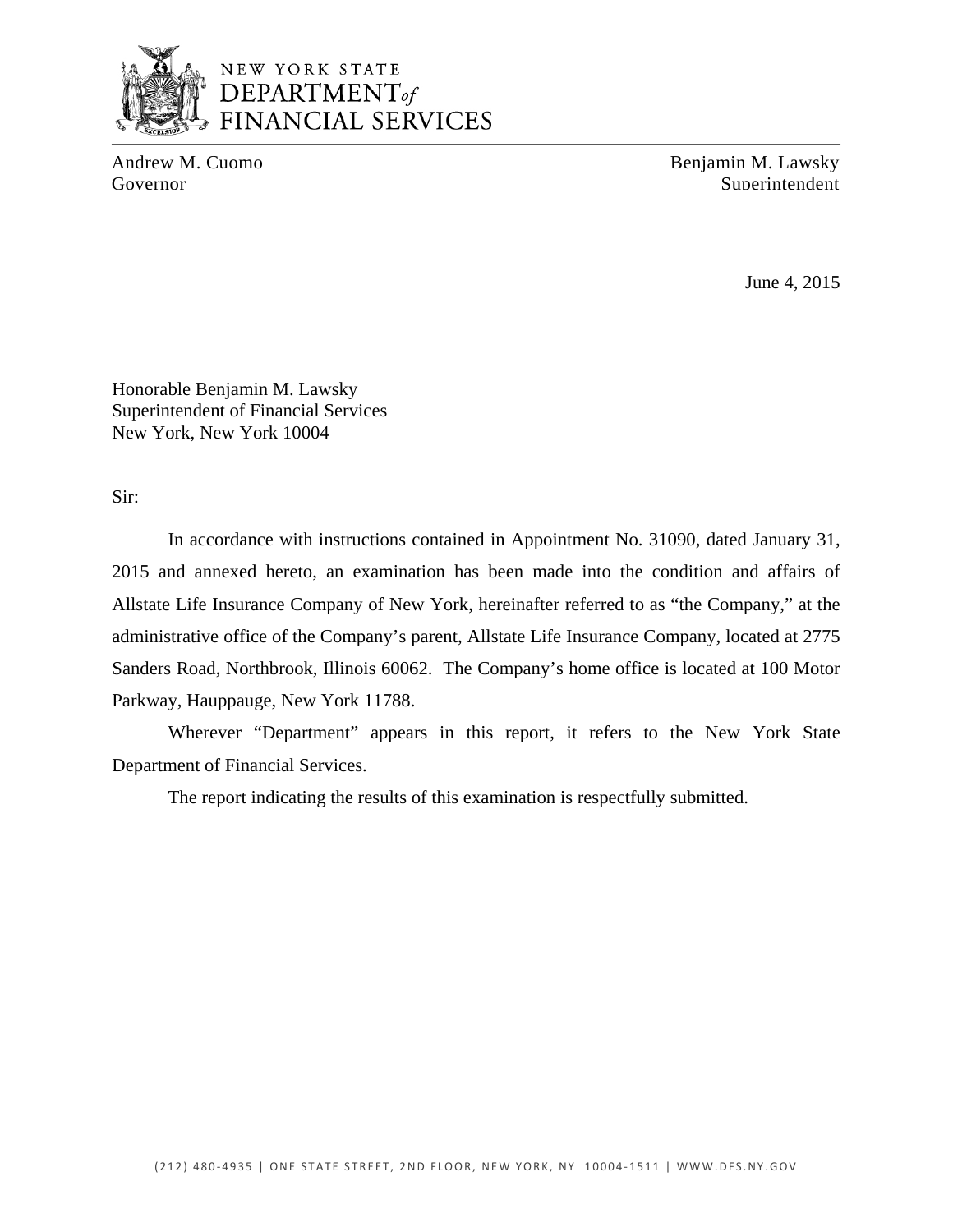## 1. EXECUTIVE SUMMARY

<span id="page-4-0"></span>The material recommendation contained in this report is summarized below.

• The examiner recommends that the Company automatically provide in its future submissions the needed stand-alone analysis and separate actuarial memorandum for certain universal life policies with secondary guarantees. (See item 6f of this report)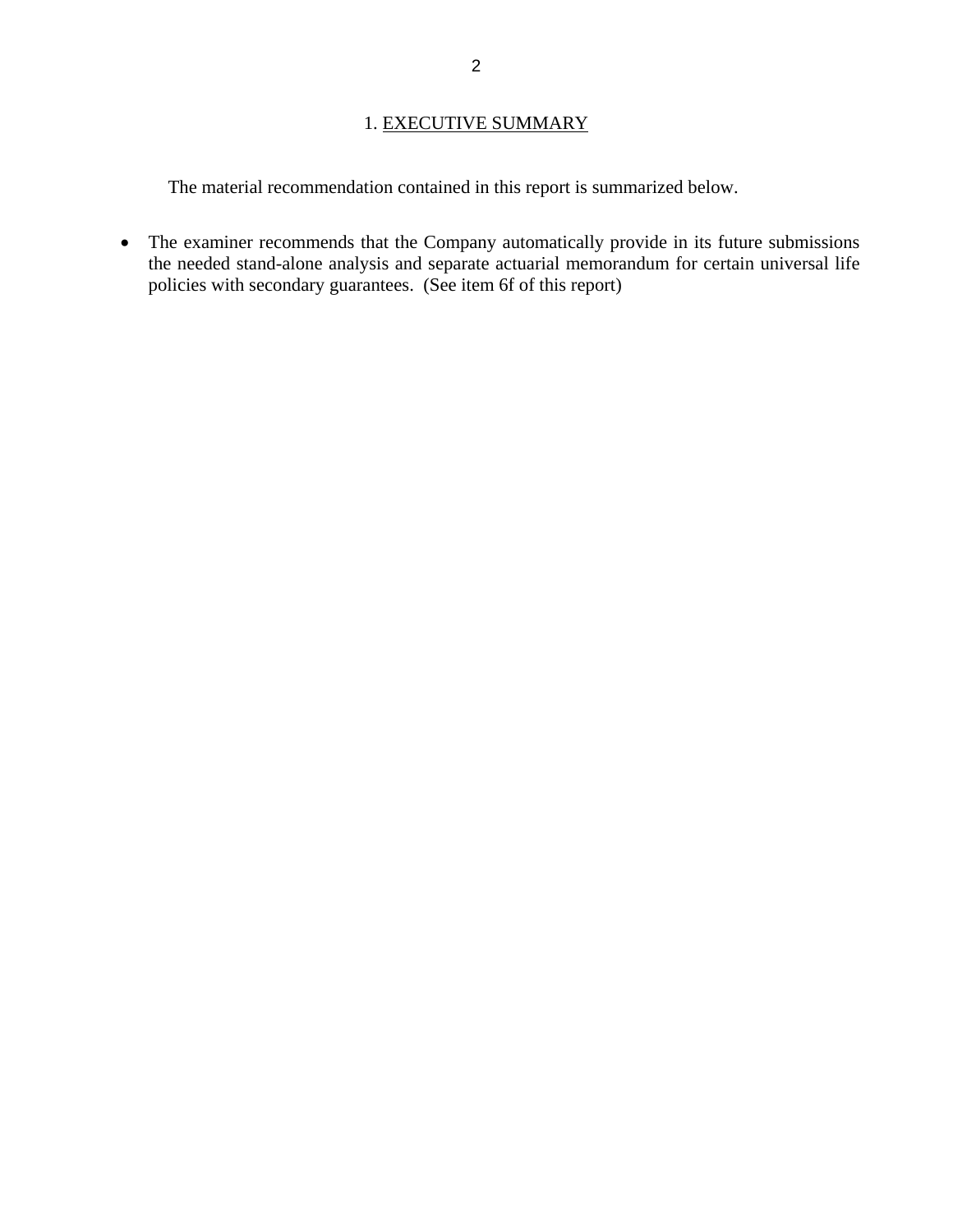#### 2. SCOPE OF EXAMINATION

<span id="page-5-0"></span>The examination of the Company was a full scope examination as defined in the *NAIC Financial Condition Examiners Handbook, 2014 Edition* ("Handbook")*.* The examination covers the four-year period from January 1, 2010 to December 31, 2013. The examination was conducted observing the guidelines and procedures in the Handbook and, where deemed appropriate by the examiner, transactions occurring subsequent to December 31, 2013, but prior to the date of this report were also reviewed.

The examination was conducted on a risk focused basis in accordance with the provisions of the Handbook published by the National Association of Insurance Commissioners ("NAIC"). The Handbook guidance provides for the establishment of an examination plan based on the examiner's assessment of risk in the insurer's operations and utilizing that evaluation in formulating the nature and extent of the examination. The examiner planned and performed the examination to evaluate the current financial condition as well as identify prospective risks that may threaten the future solvency of the insurer. The examiner identified key processes, assessed the risks within those processes and evaluated the internal control systems and procedures used to mitigate those risks. The examination also included assessing the principles used and significant estimates made by management, evaluating the overall financial statement presentation, and determining management's compliance with New York statutes and Department guidelines, Statutory Accounting Principles as adopted by the Department, and annual statement instructions.

Information about the Company's organizational structure, business approach and control environment were utilized to develop the examination approach. The Company's risks and management activities were evaluated incorporating the NAIC's nine branded risk categories. These categories are as follows:

- Pricing/Underwriting
- Reserving
- Operational
- Strategic
- Credit
- Market
- Liquidity
- Legal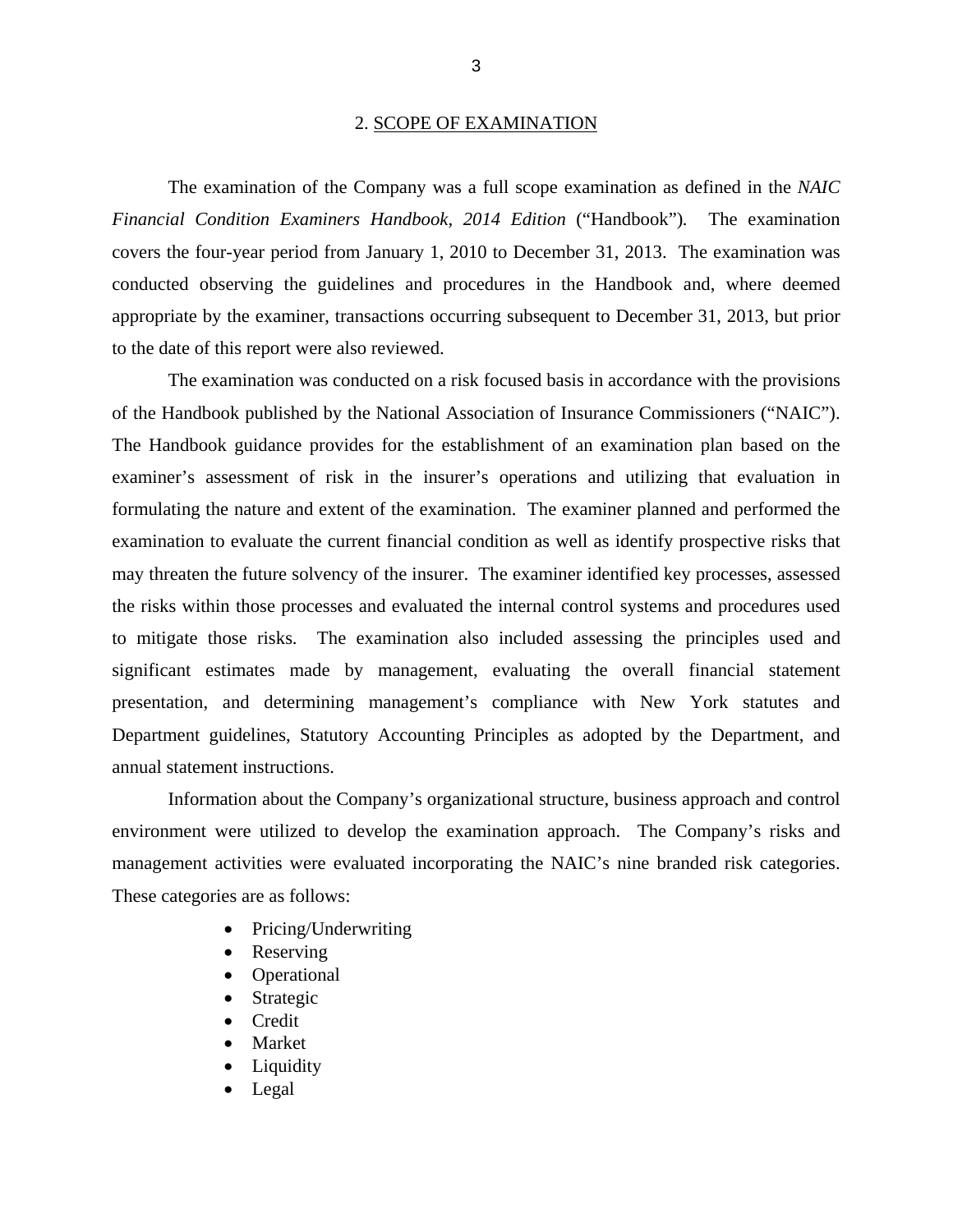#### • Reputational

The Company was audited annually, for the years 2010 through 2013, by the accounting firm of Deloitte & Touché, LLP. The Company received an unqualified opinion in all years. Certain audit workpapers of the accounting firm were reviewed and relied upon in conjunction with this examination. The Allstate Corporation ("Allcorp"), the Company's ultimate parent, has an internal audit department and a separate internal control department which was given the task of assessing the internal control structure and compliance with the Sarbanes-Oxley Act of 2002 ("SOX") for the entire corporation. Where applicable, SOX workpapers and reports were reviewed and portions were relied upon for this examination.

The examiner reviewed the corrective action taken by the Company with respect to the violation contained in the prior report on examination. The results of the examiner's review are contained in item 7 of this report.

This report on examination is confined to financial statements and comments on those matters which involve departure from laws, regulations or rules, or which require explanation or description.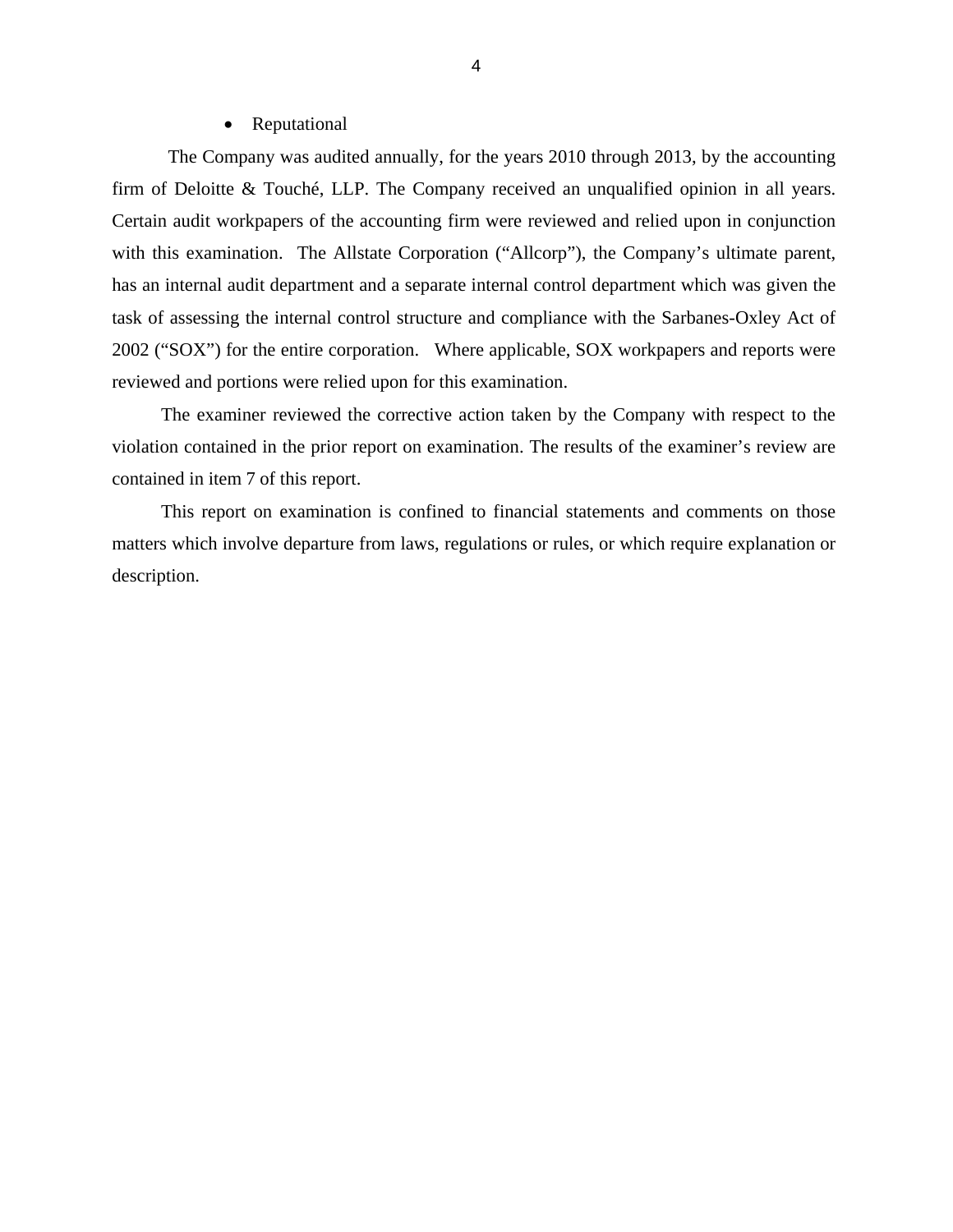#### 3. DESCRIPTION OF COMPANY

## <span id="page-7-0"></span>A. History

The Company was incorporated as a stock life insurance company under the laws of New York on January 25, 1967, under the name Financial Life Insurance Company and was licensed and commenced business on December 15, 1967. Initial resources of \$3,000,000, consisting of \$1,000,000 of paid in capital and \$2,000,000 of paid in surplus, were provided through the sale of 40,000 shares of common stock, with a par value of \$25 each, for \$75 per share.

In March 1978, Pacific Mutual Life Insurance of Newport Beach, California, purchased the Company from Minnesota Mutual Life Insurance Company and changed the name to PM Life Insurance Company.

Allstate Insurance Company ("AIC") purchased the Company on December 16, 1983, and at that time the name of the Company was changed to Allstate Life Insurance Company of New York, its present name. Effective January 1, 1984, ownership of the Company was transferred from AIC to Allstate Life Insurance Company ("ALIC") through a transfer of all of the Company's capital stock shares.

Changes in the capital and/or surplus of the Company since incorporation resulted in capital and paid in and contributed surplus of \$2,500,000 and \$131,253,445, respectively, as of December 31, 2013.

### B. Holding Company

The Company is a wholly owned subsidiary of ALIC, an Illinois domiciled insurance company. ALIC is a wholly owned subsidiary of AIC, an Illinois domiciled property/casualty insurance company. The ultimate parent of the Company is Allcorp, a publicly traded Delaware domiciled corporation.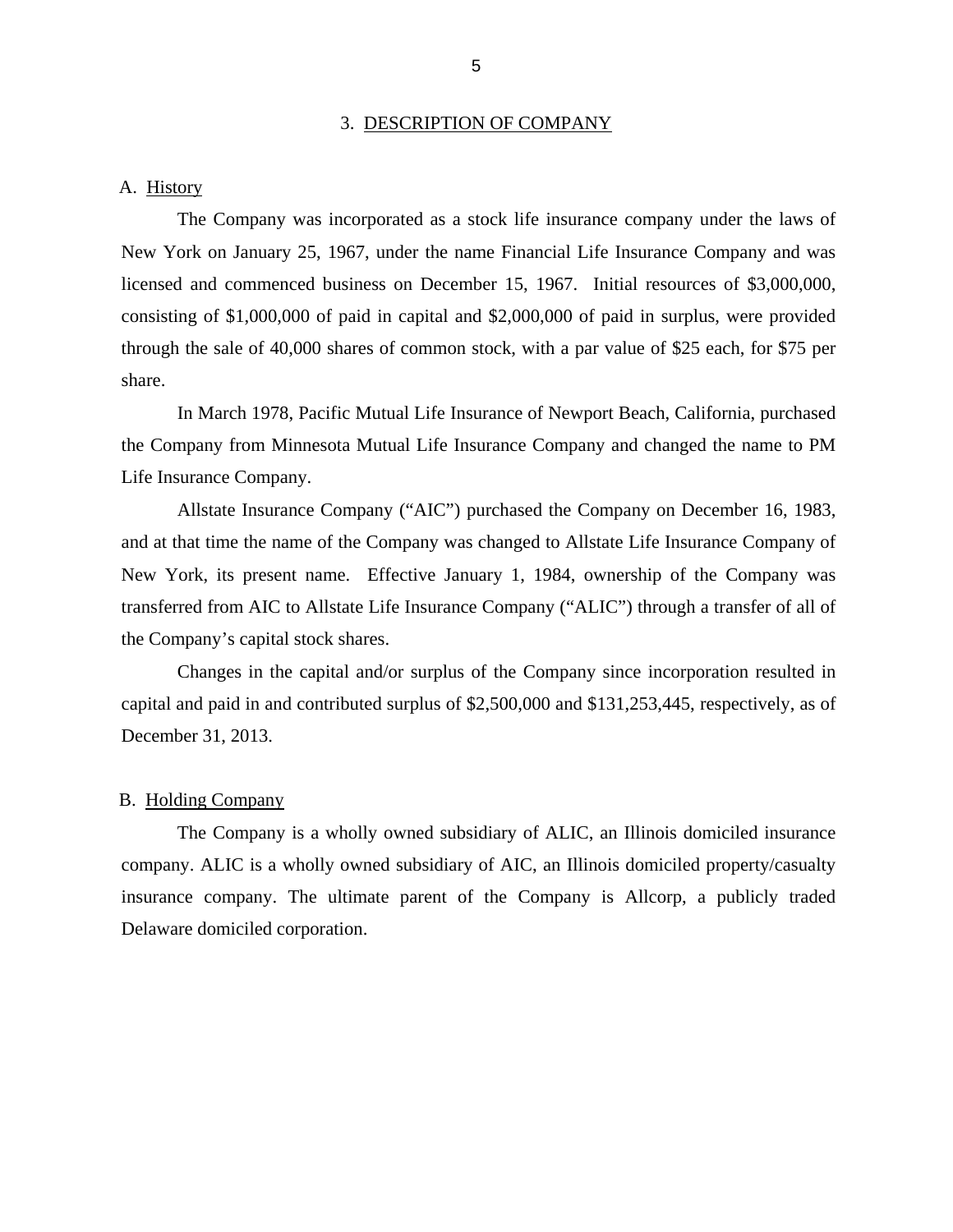## <span id="page-8-0"></span>C. Organizational Chart

An organizational chart reflecting the relationship between the Company and significant entities in its holding company system as of December 31, 2013, follows:

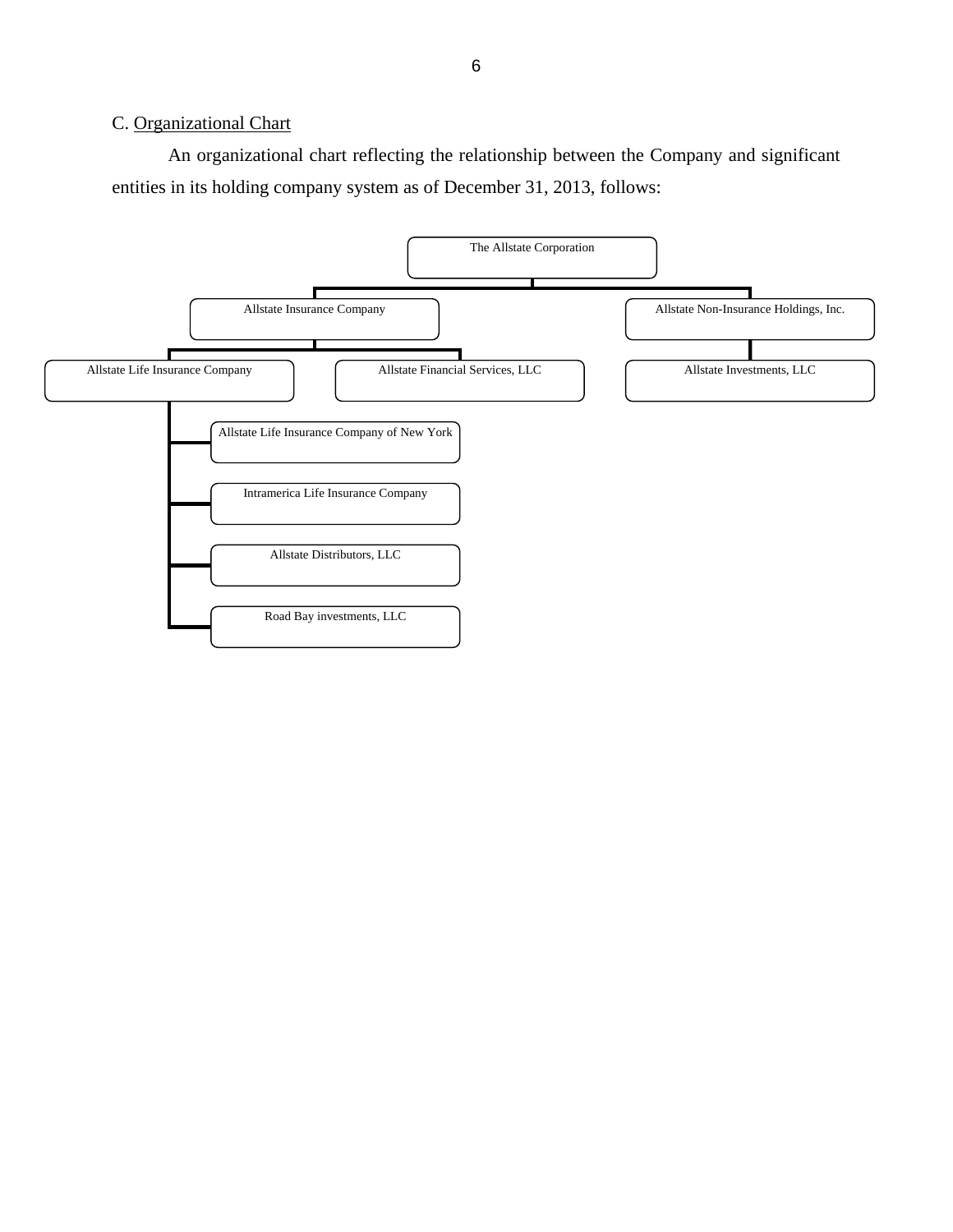# D. Service Agreements

The Company had nine service agreements in effect with affiliates during the examination period.

|                                                                                                        |                   |                                                                 |                                                                                |                                                                                                                                                                                                                                                                                                               | Income/                                                                                  |
|--------------------------------------------------------------------------------------------------------|-------------------|-----------------------------------------------------------------|--------------------------------------------------------------------------------|---------------------------------------------------------------------------------------------------------------------------------------------------------------------------------------------------------------------------------------------------------------------------------------------------------------|------------------------------------------------------------------------------------------|
| Type of<br>Agreement                                                                                   | Effective<br>Date | Provider $(s)$ of<br>Service(s)                                 | Recipient $(s)$ of<br>Service(s)                                               | Specific Service(s)<br>Covered                                                                                                                                                                                                                                                                                | $(Express)*$ For<br>Each Year of the<br>Examination                                      |
| Amended and<br>Restated<br>Service and<br>Expense<br>Agreement                                         | 03/01/2005        | AIC, Allcorp<br>and certain<br>affiliates                       | The Company                                                                    | A variety of services<br>including marketing,<br>claims, underwriting,<br>policyholder services,<br>cost sharing and<br>allocation of<br>operating expenses<br>among the parties.                                                                                                                             | 2010 \$(32,765,044)<br>2011 \$(33,142,073)<br>2012 \$(35,776,921)<br>2013 \$(38,476,665) |
| New York<br>insurer<br>Supplement to<br>Amended and<br>Restated<br>Service and<br>Expense<br>Agreement | 03/05/2005        | AIC and<br>Allcorp                                              | The Company<br>and Intramerica<br>Life Insurance<br>Company<br>("Intramerica") | Amendment is<br>applicable solely as<br>to services and<br>facilities provided to<br>the New York<br>Insurers hereunder, in<br>order to conform to<br>requirements and<br>restrictions of the<br>New York Insurance<br>Law that are<br>applicable to the New<br>York Insurers and not<br>to other affiliates. |                                                                                          |
| Amendment #1<br>to the<br>Amended and<br>Restated<br>Service and<br>Expense<br>Agreement               | 01/01/2009        | AIC, Allcorp<br>and certain<br>affiliates                       | The Company<br>and Intramerica                                                 | The amendment<br>reflects certain<br>operational changes<br>and other matters.                                                                                                                                                                                                                                |                                                                                          |
| Selling<br>Agreement                                                                                   | 05/01/2005        | ALFS** $&$<br>Allstate<br>Financial<br>Services, LLC<br>("APS") | The Company                                                                    | ALFS, as appointed<br>by the Company,<br>underwrites certain<br>insurance products<br>and group and<br>individual insurance<br>contracts/policies &<br>certificates<br>participating therein<br>(the contracts) and<br>AFS will solicit sales<br>of the contracts on<br>behalf of ALFS.                       | 2010 \$(306,264)<br>2011 \$(276,923)<br>2012 \$(315,758)<br>2013 \$(246,017)             |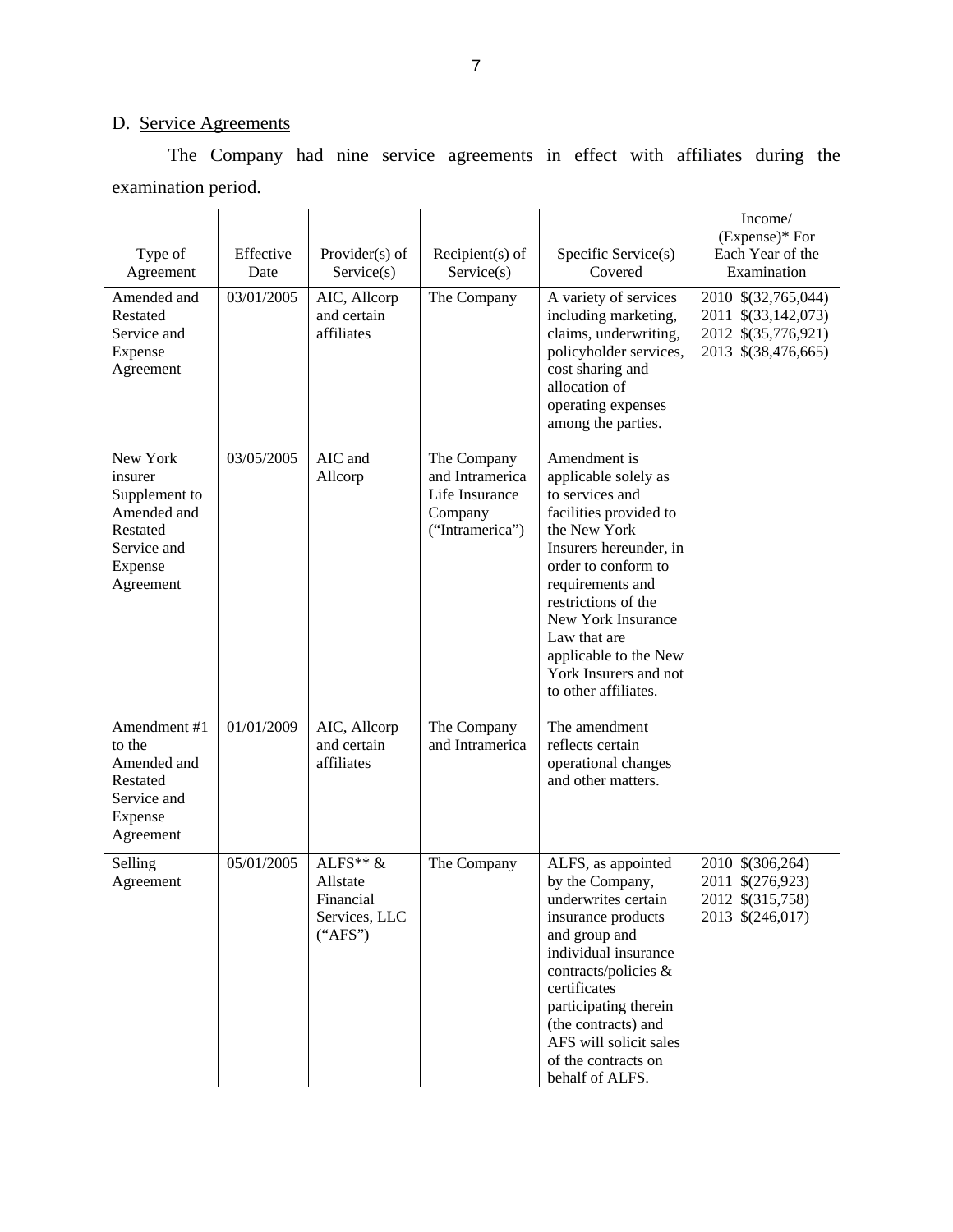| Type of<br>Agreement                                                          | Effective<br>Date                      | Provider $(s)$ of<br>Service(s)                                                  | $Recipient(s)$ of<br>Service(s) | Specific Service(s)<br>Covered                                                                                                                                                                                                                        | Income/<br>(Expense)* For<br>Each Year of the<br>Examination                             |
|-------------------------------------------------------------------------------|----------------------------------------|----------------------------------------------------------------------------------|---------------------------------|-------------------------------------------------------------------------------------------------------------------------------------------------------------------------------------------------------------------------------------------------------|------------------------------------------------------------------------------------------|
| Investment<br>Advisory<br>Agreement &<br>Amendment to<br>Service<br>Agreement | 01/01/2002                             | AIC $\&$<br>Allstate<br>Investments<br><b>LLC</b><br>("Allstate<br>Investments") | The Company                     | Investment<br>management services.                                                                                                                                                                                                                    | 2010 \$ (9,670,558)<br>2011 \$ (9,850,648)<br>2012 \$(12,095,533)<br>2013 \$(11,939,759) |
| Depository<br>Agreement                                                       | 11/01/2002<br>Terminated<br>06/30/2012 | <b>Allstate Bank</b>                                                             | The Company                     | The Bank acts as a<br>depository and will<br>establish accounts as<br>part of its normal<br>banking services.                                                                                                                                         | 2010 \$(6,000)<br>2011 \$(6,000)                                                         |
| Amended and<br>Restated<br>Principal<br>Underwriting<br>Agreement             | 06/01/2006                             | Allstate<br>Distributors,<br><b>LLC</b><br>("ADLLC")                             | The Company                     | ADLLC agrees to<br>serve as principal<br>underwriter for the<br>sale of variable<br>annuity products<br>outlined in the<br>agreement in<br>connection with the<br>sale of the Company's<br>variable annuity<br>business to Prudential                 | 2010 \$(26,265)<br>2011 \$(39,453)<br>2012 \$(21,508)<br>2013 \$(40,742)                 |
| Amended and<br>Restated<br>Principal<br>Underwriting<br>Agreement             | 06/01/2006                             | $ALFS**$                                                                         | The Company                     | ALFS agrees to serve<br>as principal<br>underwriter for the<br>sale of variable<br>annuity products<br>outlined in the<br>agreement in<br>connection with the<br>sale of the Company's<br>variable annuity<br>business to Prudential                  | ***                                                                                      |
| Administrative<br><b>Services</b><br>Agreement                                | 01/01/2002                             | ALFS**                                                                           | The Company                     | ALFS serves as an<br>underwriter and<br>distribution of variable<br>insurance contracts<br>issued by The<br>Company. The<br>Company assumes<br>financial and<br>administrative<br>responsibility for the<br>expense and services<br>incurred by ALFS. | ***                                                                                      |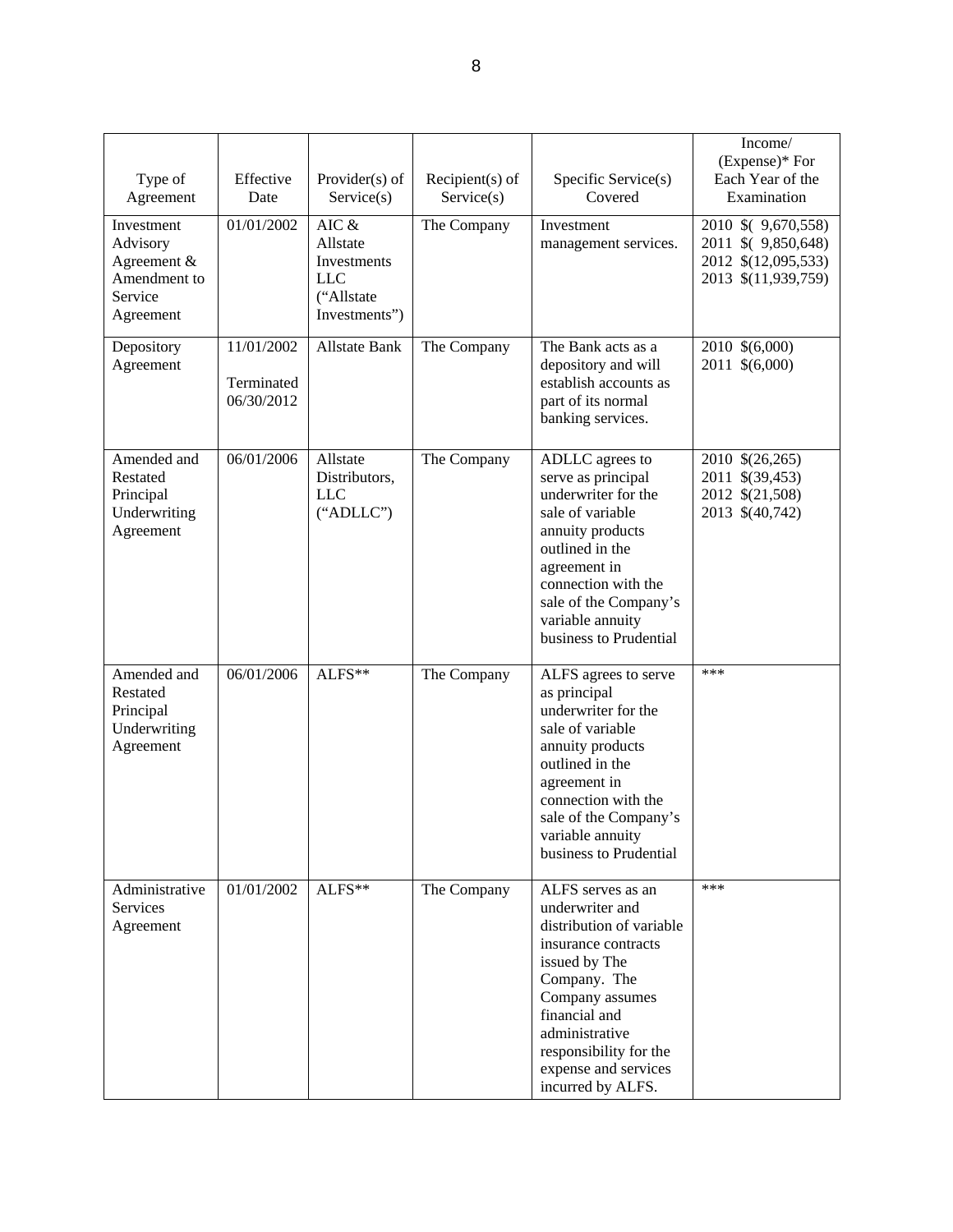| Type of<br>Agreement                   | Effective<br>Date | Provider $(s)$ of<br>Service(s) | $Recipient(s)$ of<br>Service(s) | Specific Service(s)<br>Covered                                                                                                                  | Income/<br>$(Express)*For$<br>Each Year of the<br>Examination |
|----------------------------------------|-------------------|---------------------------------|---------------------------------|-------------------------------------------------------------------------------------------------------------------------------------------------|---------------------------------------------------------------|
| Underwriting<br>Agreement              | 10/01/1996        | ALFS**                          | The Company                     | ALFS provides<br>marketing and<br>distribution of<br>designated variable<br>annuity insurance<br>products.                                      | ***                                                           |
| Principal<br>Underwriting<br>Agreement | 05/01/2000        | <b>ADLLC</b>                    | The Company                     | ADLLC serves as a<br>principal underwriter<br>for the sale of variable<br>insurance products and<br>other insurance and<br>investment products. | ***                                                           |
| Amendment #1                           | 10/01/2002        |                                 |                                 | The commission<br>payment structure for<br>the sale of certain<br>variable insurance<br>contracts was revised.                                  |                                                               |

\*Amount of Income or (Expense) Incurred by the Company

\*\*Due to a merger of ALFS and ADLLC in 2012, ADLLC become the surviving entity and assumes all responsibilities under the existing agreements.

 performed by ADLLC under these agreements, and accordingly, no expenses were allocated. \*\*\*These agreements remain active for the sole purpose of maintaining ADLLC's status as principal underwriter for certain of the Company's products, as required by applicable securities laws. There were no services actually

### E. Management

 Chairman of the Board. The Company filed an amendment to its by-laws to reduce the required number of directors. The amendment was approved by the Department on July 2, 2010. The Company's amended by-laws provide that the board of directors shall be comprised of not less than 7 and not more than 13 directors. Directors are elected each year at the annual meeting of the stockholders held in February of each year. As of December 31, 2013, the board of directors consisted of 10 members. Meetings of the board are held immediately after the annual meeting of the stockholders and at such times as the board may determine or when called by the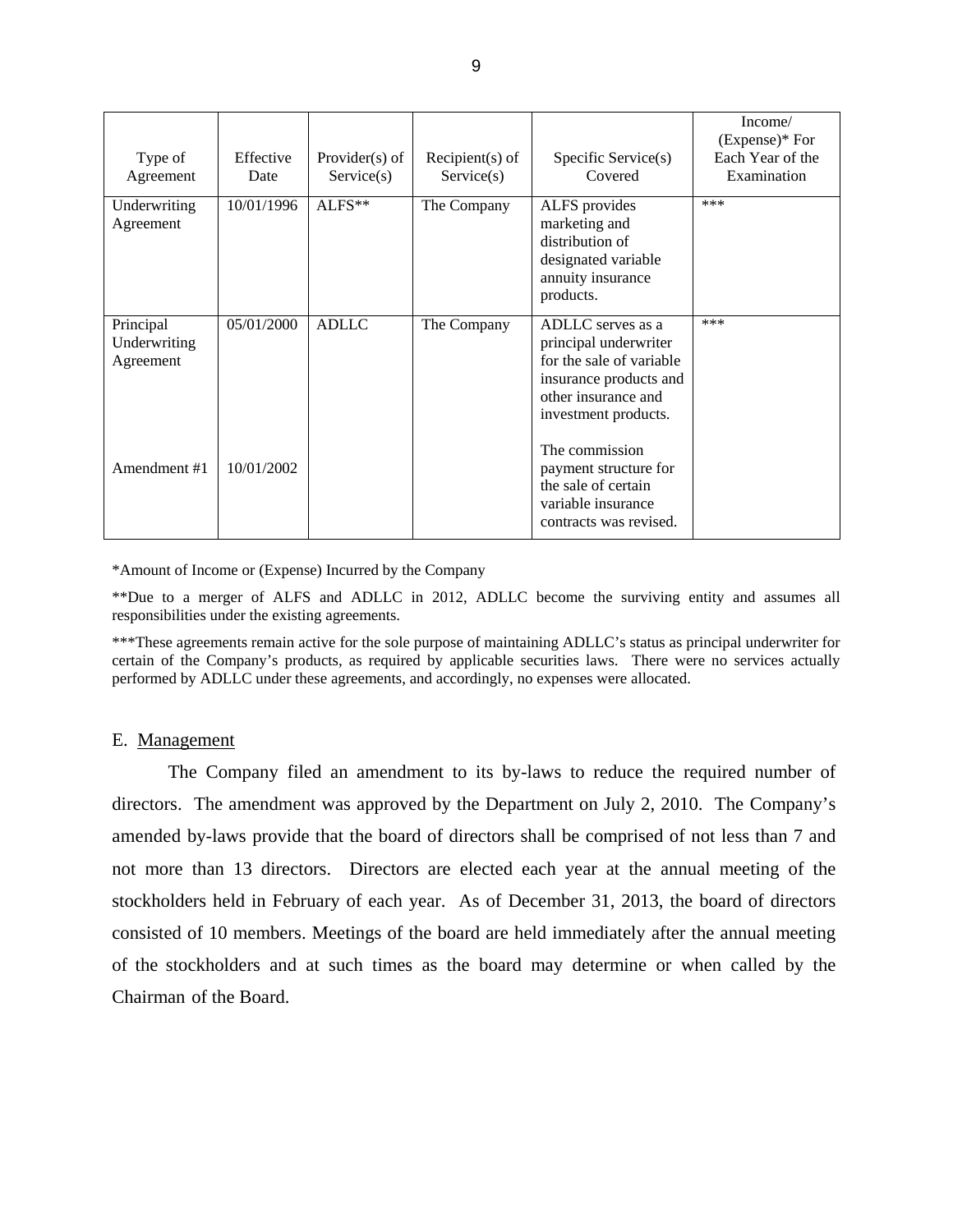<span id="page-12-0"></span>The 10 board members and their principal business affiliation, as of December 31, 2013, were as follows:

| <b>Name and Residence</b>                           | <b>Principal Business Affiliation</b>                                                                          | Year First<br>Elected |
|-----------------------------------------------------|----------------------------------------------------------------------------------------------------------------|-----------------------|
| Marcia D. Alazraki *<br>Albany, NY                  | Attorney<br>Manatt, Phelps & Philips, LLP                                                                      | 1993                  |
| Dogan Civgin<br>Northfield, IL                      | Chairman of the Board, Chief Executive Officer<br>and President<br>Allstate Life Insurance Company of New York | 2012                  |
| Angela K. Fontana<br>Lake Forest, IL                | Vice President, General Counsel and Secretary<br>Allstate Life Insurance Company of New York                   | 2012                  |
| Cleveland Johnson, Jr<br>Bay Shore, NY <sup>*</sup> | Retired<br>Mariga Communication Corporation                                                                    | 1999                  |
| Wilford J. Kavanaugh<br>Hawthorn Woods, IL          | <b>Senior Vice President</b><br>Allstate Life Insurance Company                                                | 2012                  |
| Jesse E. Merten<br>Highland Park, IL                | Senior Vice President and Chief Financial Officer<br>Allstate Life Insurance Company of New York               | 2012                  |
| Samuel H. Pilch<br>Long Grove, IL                   | Senior Group Vice President and Controller<br>Allstate Life Insurance Company of New York                      | 2010                  |
| John R. Raben, Jr.<br>Greenwich, CT <sup>*</sup>    | Retired<br>JP Morgan Chase                                                                                     | 1988                  |
| Phyllis H. Slater<br>Mt. Sinai, NY *                | <b>Chief Executive Officer</b><br>Hill Slater, Inc.                                                            | 2002                  |
| Mary C. Springberg<br>Gurnee, IL                    | <b>Vice President</b><br><b>Allstate Life Insurance Company</b>                                                | 2011                  |

\* Not affiliated with the Company or any other company in the holding company system

In April, 2014, Cleveland Johnson, Jr. and Mary C. Springberg resigned from the board and were not replaced.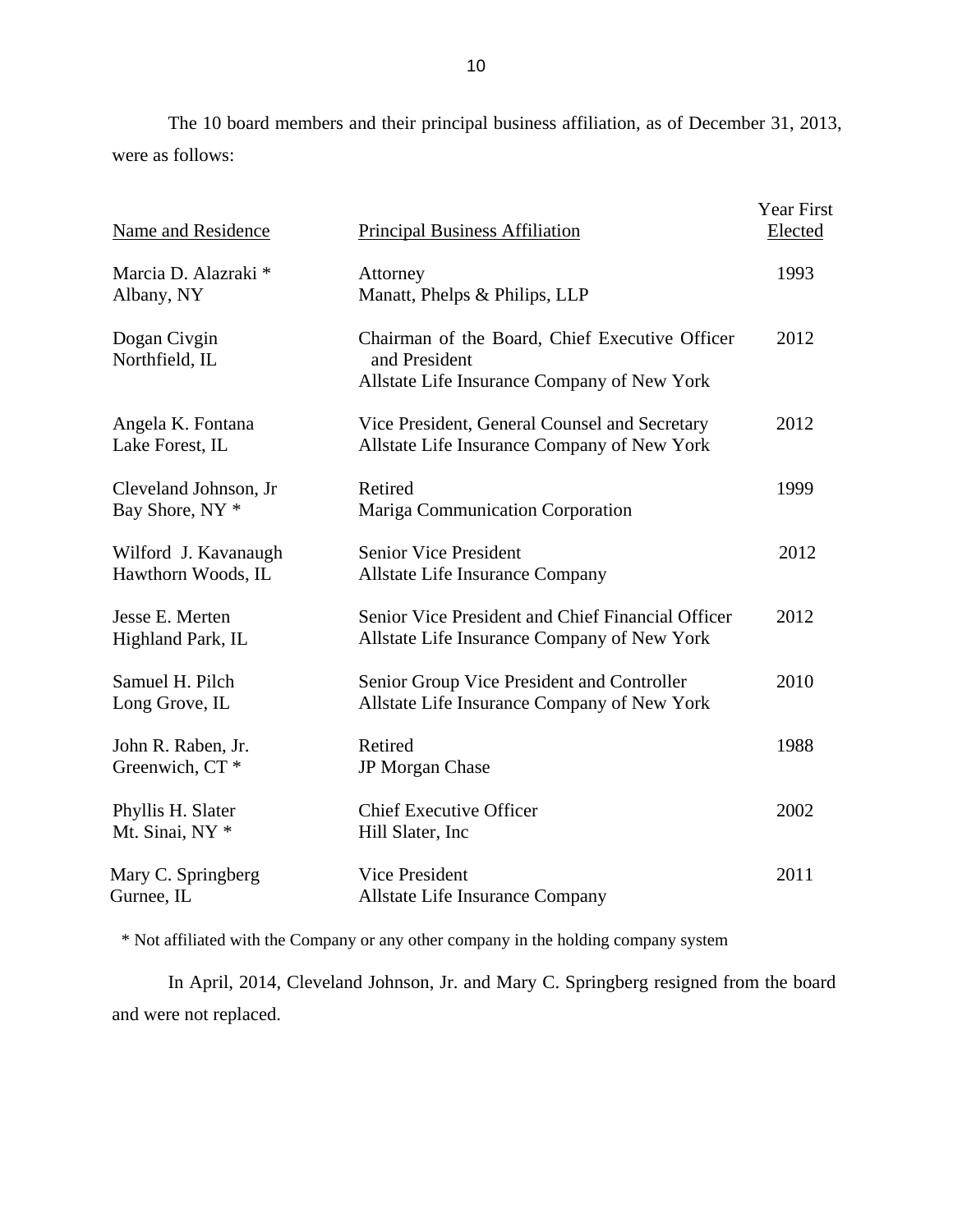The examiner's review of the minutes of the meetings of the board of directors and its committees indicated that meetings were well attended and that each director attended a majority of meetings.

The following is a listing of the principal officers of the Company as of December 31, 2013:

| Name               | Title                                                              |  |  |  |
|--------------------|--------------------------------------------------------------------|--|--|--|
| Dogan Civgin       | Chairman of the Board, Chief Executive<br>Officer and<br>President |  |  |  |
| Jesse E. Merten    | Senior Vice President and Chief Financial Officer                  |  |  |  |
| Angela K. Fontana  | Vice President, General Counsel and Secretary                      |  |  |  |
| Theresa M. Resnick | <b>Appointed Actuary</b>                                           |  |  |  |
| Samuel H. Pilch    | Senior Group Vice President and Controller                         |  |  |  |
| Judith P. Greffin  | <b>Executive Vice President and Chief Investment Officer</b>       |  |  |  |
| Mario Rizzo        | Senior Vice President and Treasurer                                |  |  |  |
| Fred Amos*         | <b>Chief Administrative Officer</b>                                |  |  |  |
|                    |                                                                    |  |  |  |

\* Designated consumer services officer per Section 216.4(c) of Department Regulation No. 64

In February, 2014, Robert W. Birman replaced Fred Amos as Chief Administrative Officer and designated consumer services officer per Section 216.4(c) of Department Regulation No. 64.

#### 4. TERRITORY AND PLAN OF OPERATIONS

The Company is authorized to write life insurance, annuities and accident and health insurance as defined in paragraphs 1, 2 and 3 of Section 1113(a) of the New York Insurance Law.

The Company is licensed to transact business in 11 states, namely, California, Delaware Illinois, Missouri, Nebraska, New Jersey, New York, North Carolina, Pennsylvania, Texas and the District of Columbia. In 2013, 93.1% of the Company's total premiums were received from the states of New York (90.7%) and New Jersey (2.9%). Policies are written on a participating and non-participating basis.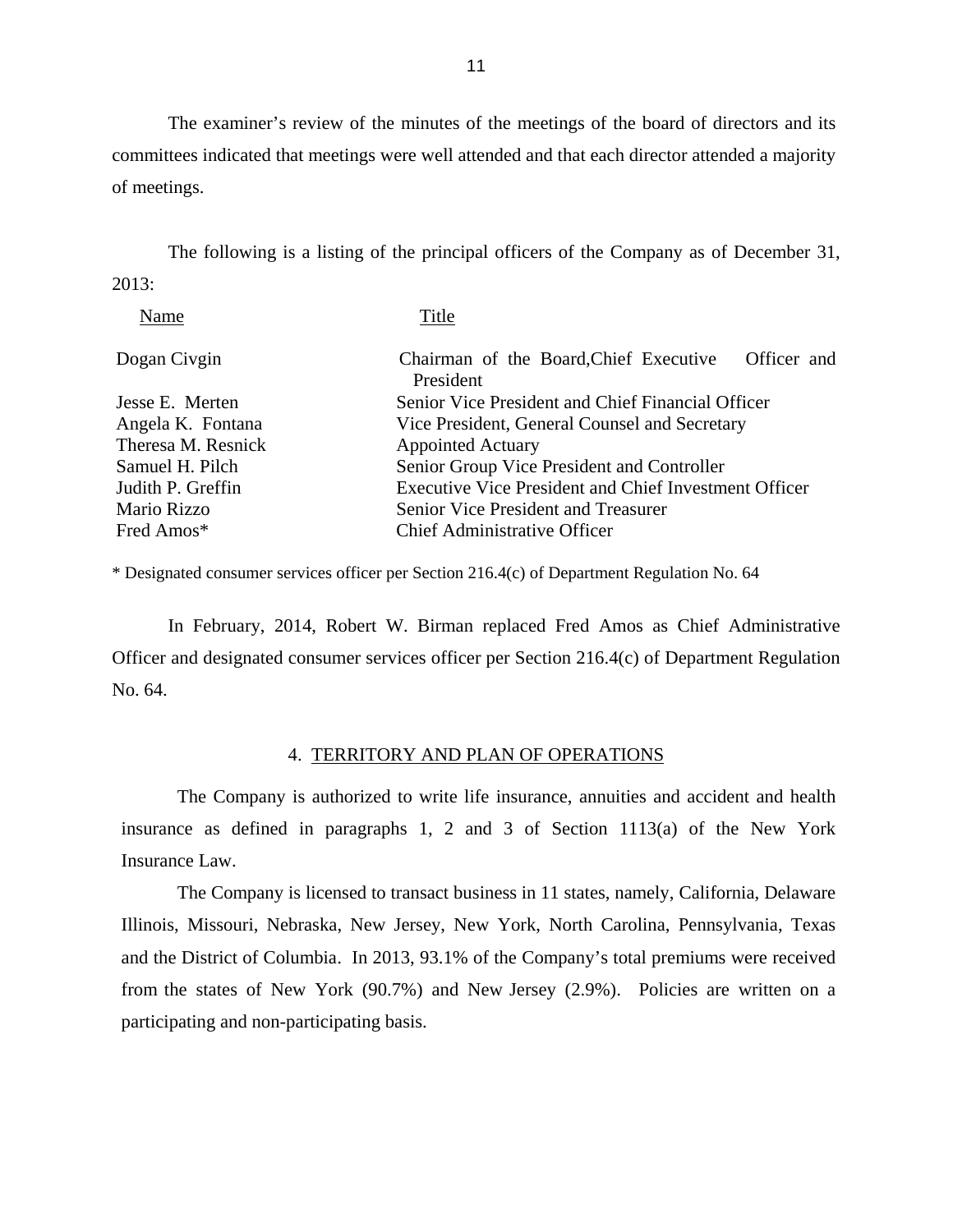The following tables show the percentage of direct premiums received, by state, and by major lines of business for the year 2013:

| Life Insurance Premiums |        | <b>Annuity Considerations</b> |        |  |
|-------------------------|--------|-------------------------------|--------|--|
| New York                | 90.9%  | New York                      | 86.1%  |  |
| New Jersey              | 2.3%   | New Jersey                    | 7.9%   |  |
| Florida                 | 1.7%   | Florida                       | 3.0%   |  |
| Pennsylvania            | 0.7%   | North Carolina                | 1.0%   |  |
| Connecticut             | 0.7%   | Tennessee                     | 0.6%   |  |
| Subtotal                | 96.3%  | Subtotal                      | 98.6%  |  |
| All others              | 3.7%   | All others                    | 1.4%   |  |
| Total                   | 100.0% | Total                         | 100.0% |  |

## A. Statutory and Special Deposits

As of December 31, 2013, the Company had \$1,560,000 (par value) of United States Treasury Bonds on deposit with the State of New York, its domiciliary state, for the benefit of all policyholders, claimants and creditors of the Company. As reported in Schedule E of the 2013 filed annual statement, an additional, \$400,000 (par value) of United States Treasury Bonds was being held by the State of North Carolina.

## B. Direct Operations

The Company provides life insurance, retirement and investment products to individuals and institutional customers. Principal products sold during the examination period consisted of interest-sensitive and traditional life insurance and deferred and immediate fixed annuities. This business included universal and term life insurance and fixed, variable, and equity indexed annuities. The Company's products are distributed across a wide range of issue ages and household incomes. Life products are focused on the middle market customers that are associated with the property/casualty business of the Company's affiliates. The Company also offers structured settlement annuities (single premium immediate annuity and funding agreements) through specialized brokers. The Company has shifted its product mix by decreasing sales of its spread-based products, principally fixed annuities, and by growing sales of underwritten products having mortality or morbidity risk, principally life insurance.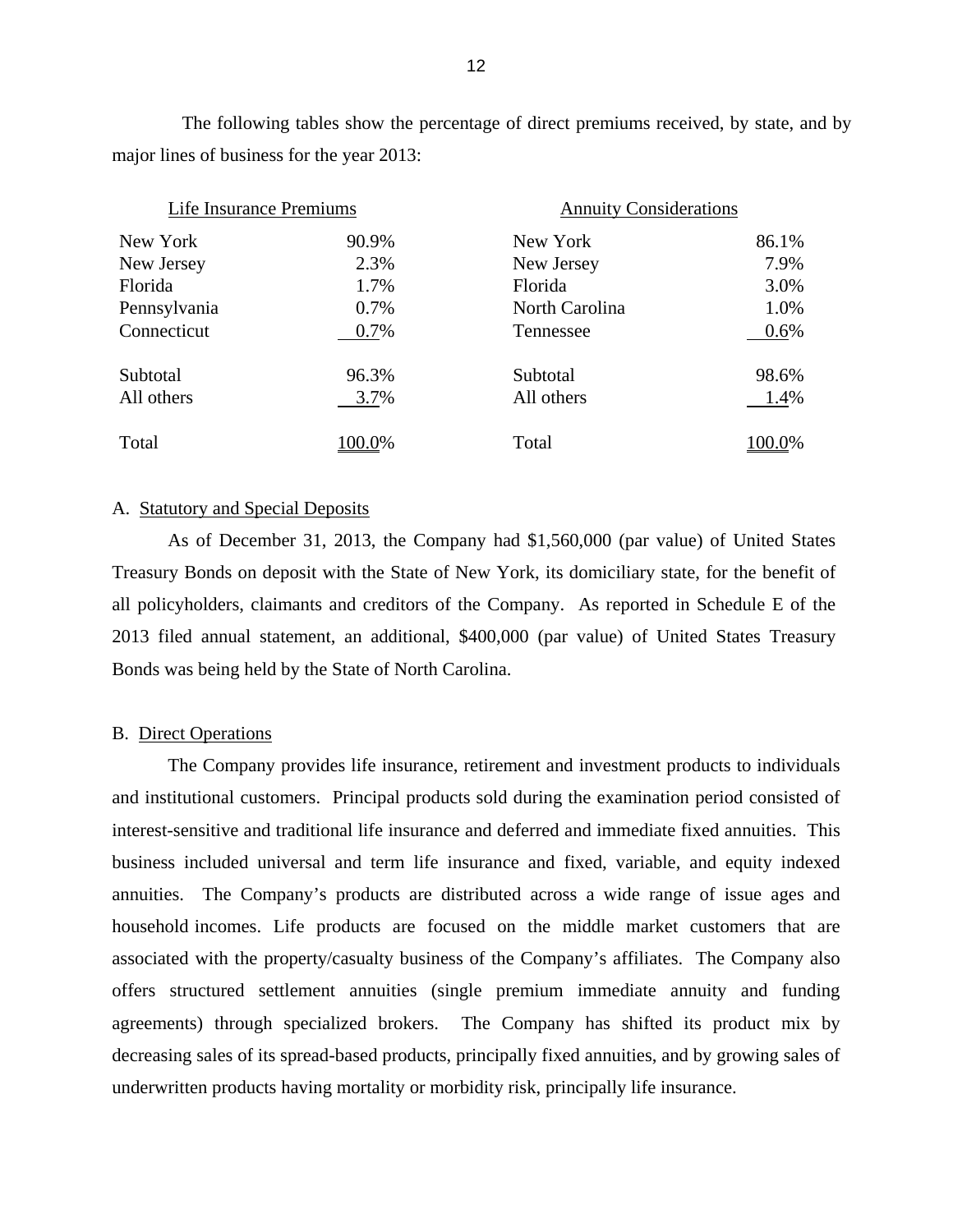<span id="page-15-0"></span> The Company distributes its products to individuals through multiple distribution channels, including Allstate exclusive agencies, which include exclusive financial specialists, independent agents, including master brokerage agencies and workplace enrolling agents, and specialized structured settlement brokers. Effective March 31, 2010, the Company no longer wholesales or provides distribution support to banks and broker-dealers.

#### C. Reinsurance

As of December 31, 2013, the Company had reinsurance treaties in effect with 15 companies, all of which were authorized or accredited. The Company's life, accident and health business is reinsured on a coinsurance, modified-coinsurance, and/or yearly renewable term basis. Reinsurance is provided on an automatic and/or facultative basis.

The maximum retention limit for individual life contracts is \$2,000,000. The total face amount of life insurance ceded as of December 31, 2013, was \$10,303,424,569, which represents 27% of the total face amount of life insurance in force.

 The total face amount of life insurance assumed as of December 31, 2013, was \$578,980,108.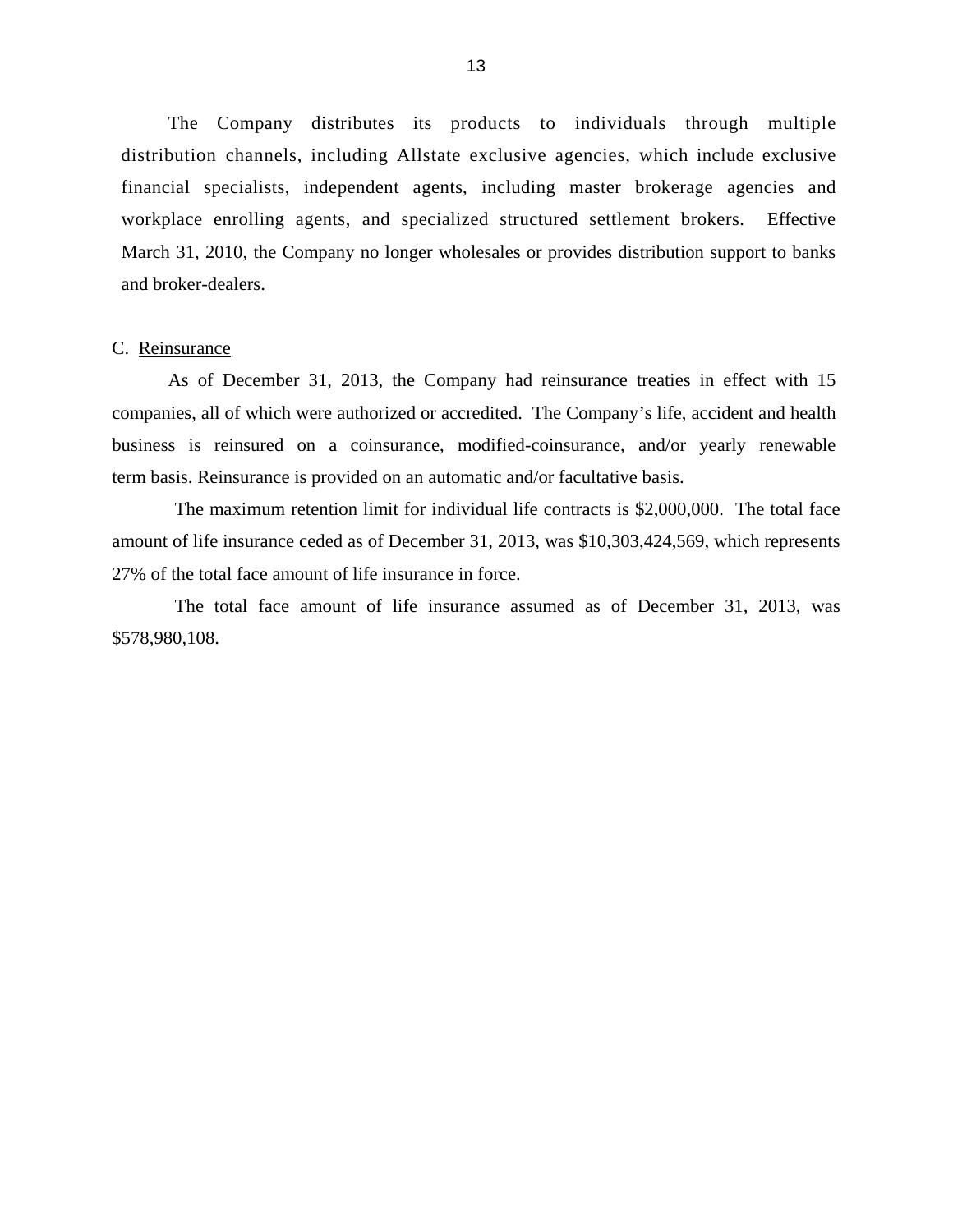#### 5. SIGNIFICANT OPERATING RESULTS

Indicated below is significant information concerning the operations of the Company during the period under examination as extracted from its filed annual statements. Failure of items to add to the totals shown in any table in this report is due to rounding.

The following table indicates the Company's financial growth (decline) during the period under review:

|                                        | December 31,<br>2009 | December 31,<br>2013 | Increase<br>(Decrease) |
|----------------------------------------|----------------------|----------------------|------------------------|
| <b>Admitted assets</b>                 | \$7,875,950,189      | \$6,741,929,418      | \$(1,134,020,771)      |
| Liabilities                            | \$7,369,664,549      | \$6,188,003,934      | \$(1,181,660,615)      |
| Common capital stock                   | \$<br>2,500,000      | \$<br>2,500,000      | \$<br>$\Omega$         |
| Gross paid in and contributed surplus  | 131,253,445          | 131,253,445          | 0                      |
| Deferred gains on reinsurance          | 20,529,659           | $\theta$             | (20,529,659)           |
| Incremental deferred tax asset         | 16,147,406           | $\Omega$             | (16, 147, 406)         |
| Unassigned funds (surplus)             | 335,855,130          | 420,172,040          | 84,316,910             |
| Total capital and surplus              | \$506,285,640        | 553,925,484<br>S.    | 47,639,844<br>\$       |
| Total liabilities, capital and surplus | \$7,875,950,189      | \$6,741,929,418      | \$(1,134,020,771)      |

The Company's invested assets as of December 31, 2013, exclusive of Separate Accounts, were mainly comprised of bonds (84.2%), mortgage loans (8.1%), cash and shortterm investments (1.3%) and other invested assets (2.1%).

The majority (95.3%) of the Company's bond portfolio, as of December 31, 2013, was comprised of investment grade obligations.

The overall decrease in admitted assets is mainly due to a \$795 million decrease in bonds, and a \$153 million decrease in Separate Account assets.

The overall decrease in liabilities is primarily attributable to an \$891 million decrease in life reserves, a \$153 million decrease in Separate Accounts liabilities, and a \$68 million decrease in deposit-type contracts. The decrease in life reserves was mainly attributed to the Company's strategic decision to reduce its exposure to spread-based products.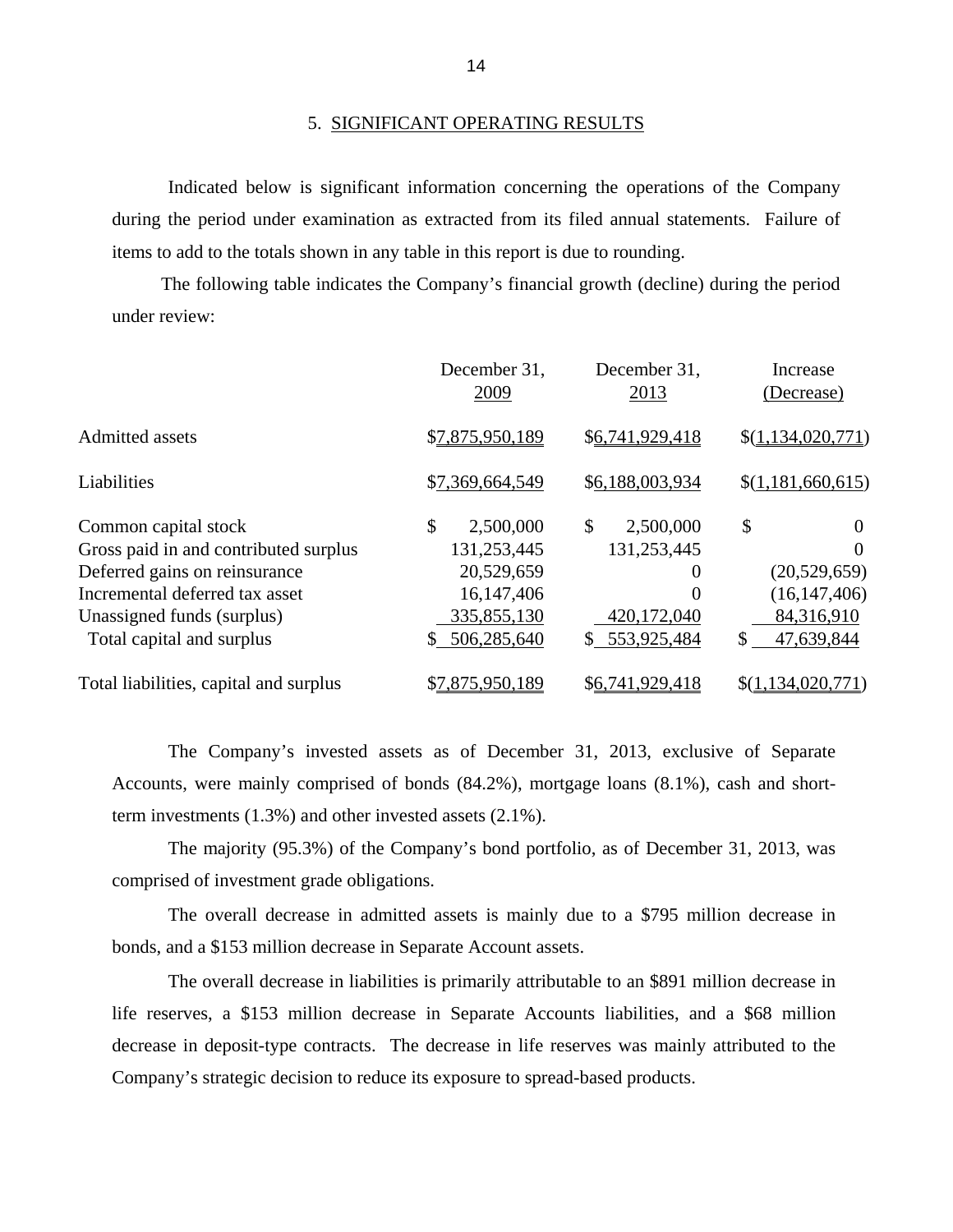The increase in unassigned funds during the examination period was primarily attributable to net income which totaled \$73 million.

The following has been extracted from the Exhibits of Annuities in the filed annual statements for each of the years under review:

|                                   | <b>Ordinary Annuities</b> |         |         |         |
|-----------------------------------|---------------------------|---------|---------|---------|
|                                   | 2010                      | 2011    | 2012    | 2013    |
| Outstanding, end of previous year | 68,519                    | 62,964  | 57,350  | 51,472  |
| Issued during the year            | 513                       | 432     | 268     | 110     |
| Other net changes during the year | (6,068)                   | (6,046) | (6,146) | (4,679) |
| Outstanding, end of current year  | 62.964                    | 57.350  | 51,472  |         |

The steady decline in annuity business during the examination period is the direct result of the Company's strategic decision to reduce its exposure to spread-based products, including ordinary annuities. The Company discontinued new sales of fixed annuities through direct relationships with banks and broker-dealers in April, 2010, and new sales of book value fixed annuities were discontinued through all channels beginning in the fourth quarter of 2010.

In the fourth quarter of 2012, the Company allowed policyholders to surrender book value annuity contracts without incurring a surrender charge provided the surrender was initiated within certain date parameters.

During July of 2013, the Company announced that it would discontinue offering fixed annuities sold through the remaining distribution channels as of January 1, 2014.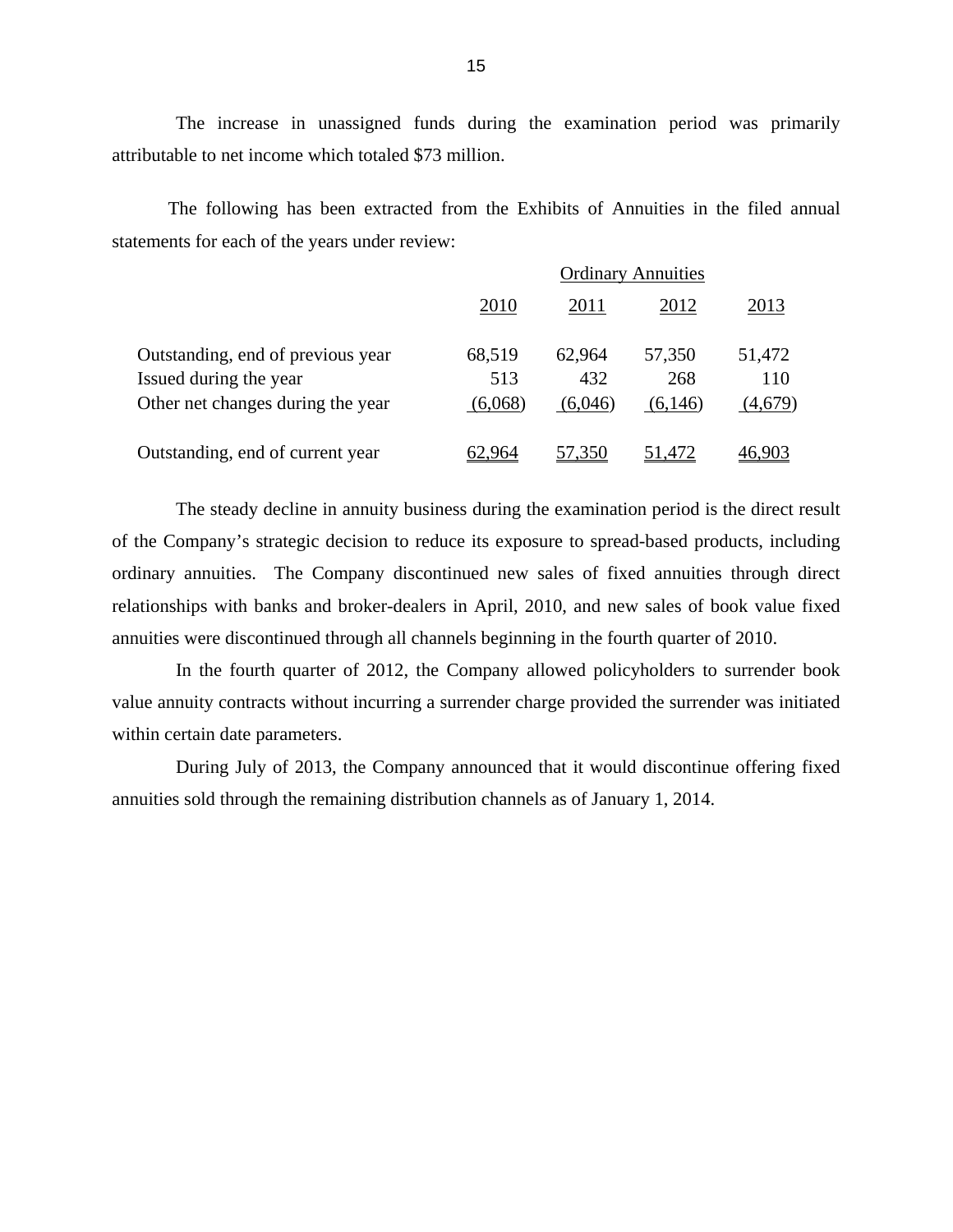The following has been extracted from the Exhibits of Accident and Health Insurance in the filed annual statements for each of the years under review:

|                                                                                                  | Group    |                             |           |                   |  |
|--------------------------------------------------------------------------------------------------|----------|-----------------------------|-----------|-------------------|--|
|                                                                                                  | 2010     | 2011                        | 2012      | 2013              |  |
| Outstanding, end of previous year<br>Issued during the year<br>Other net changes during the year | $\theta$ | $\theta$<br>$\Omega$<br>(U) | 75<br>(0) | 75<br>824<br>(75) |  |
| Outstanding, end of current year                                                                 | 0        | O                           | 75        |                   |  |

The increase in group accident and health business during 2013 is the result of the Company's initiative to increase sales of voluntary group accident and health products distributed through its workplace enrolling independent agents.

The following is the net gain (loss) from operations by line of business after federal income taxes but before realized capital gains (losses) reported for each of the years under examination in the Company's filed annual statements:

|                           | 2010                      | 2011                        | 2012                                   | 2013                      |
|---------------------------|---------------------------|-----------------------------|----------------------------------------|---------------------------|
| Ordinary:                 |                           |                             |                                        |                           |
| Life insurance            | \$(26,001,787)            | \$(12,178,902)              | \$ (20, 568, 981)                      | \$ (24, 416, 278)         |
| Individual annuities      | 14,483,121                | 44,639,252                  | 65,719,330                             | 33,759,325                |
| Supplementary contracts   | (64,228)                  | (329,796)                   | 91,158                                 | 206,240                   |
| Total ordinary            | \$(11, 582, 894)          | 32,130,554<br>\$            | 45,241,507<br>\$                       | \$<br>9,549,287           |
| Group:                    |                           |                             |                                        |                           |
| Life                      | $\mathcal{S}$<br>(10)     | $\mathcal{S}$<br>(10)       | \$<br>(10)                             | $\mathcal{S}$<br>$\Omega$ |
| Annuities                 | 9,100,498                 | 10,858,459                  | 9,144,695                              | 7,377,987                 |
| Total group               | 9,100,488<br>$\mathbb{S}$ | 10,858,449<br>$\mathcal{S}$ | $\boldsymbol{\mathsf{S}}$<br>9,144,685 | 7,377,987<br>$\mathbb{S}$ |
| Accident and health:      |                           |                             |                                        |                           |
| Group                     | \$<br>(6,036)             | $\mathcal{S}$<br>(5,681)    | \$<br>(70, 231)                        | \$<br>(144, 812)          |
| Other                     | 1,243,062                 | 1,658,917                   | 1,199,265                              | (2,950,586)               |
| Total accident and health | 1,237,026<br>\$           | 1,653,236<br>\$             | 1,129,034<br>\$                        | (3,095,398)<br>\$         |
| Total                     | (1,245,381)<br>\$         | 44,642,238<br>S.            | \$55,515,226                           | 13,831,876<br>\$          |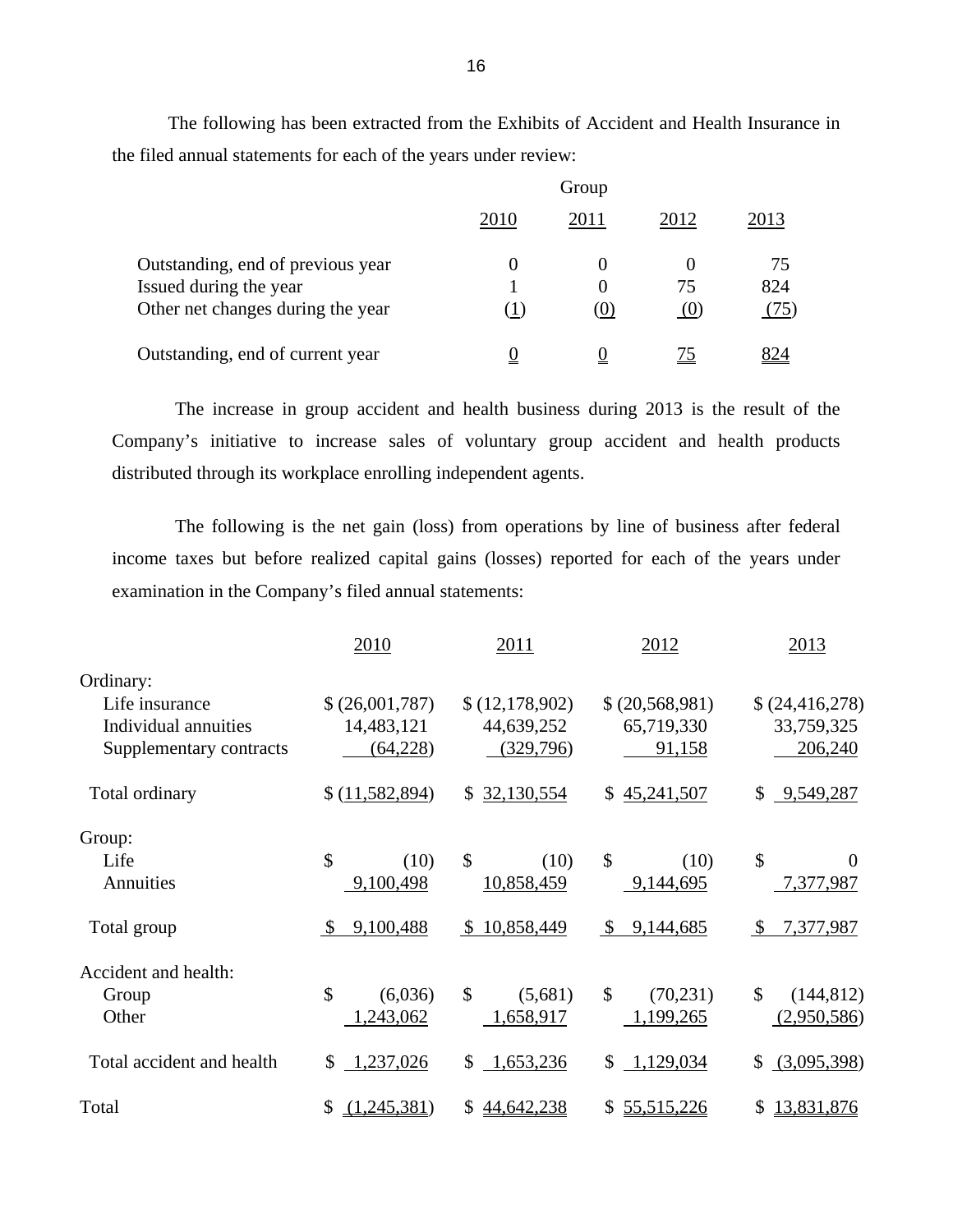The significant fluctuation in net loss from operations in the ordinary life insurance line in 2011 as compared to 2010 and 2012 was caused by a reduction in taxes, licenses and fees expenses in 2011 of \$2.9 million due to the allocation of a credit for a 2009 Section 332 refund, and a higher allocation of premium taxes to ordinary annuities versus ordinary life due to the Company's estimated accrual for Executive Life of New York guaranty fund assessments. In addition amortization of the interest maintenance reserve (IMR) increased income by \$4.9 million due to amortization of losses in 2010 (\$4.3 million) compared to amortization of gains in 2011 (\$0.6 million).

Amortization of the Interest Maintenance Reserve increased income by \$30.6 million in 2011 and \$35.3 million in 2012. The increase in 2012 was also caused by additional amortization of the deferred gain on the sale of the variable annuity block of business in 2006. The increase in the net gain in individual annuities in 2011 and 2012 resulted from the evaluation and refinement of the amortization based on actual earnings of the business.

The steady losses in the Company's group accident and health line during the examination period under review were caused by increased expense allocations to the group A&H line of business in 2012 and 2013.

The significant fluctuation in net gains/losses in the accident and health – other line in 2013 as compared to 2010 through 2012 was driven by higher claims in 2013 related to voluntary accident policies.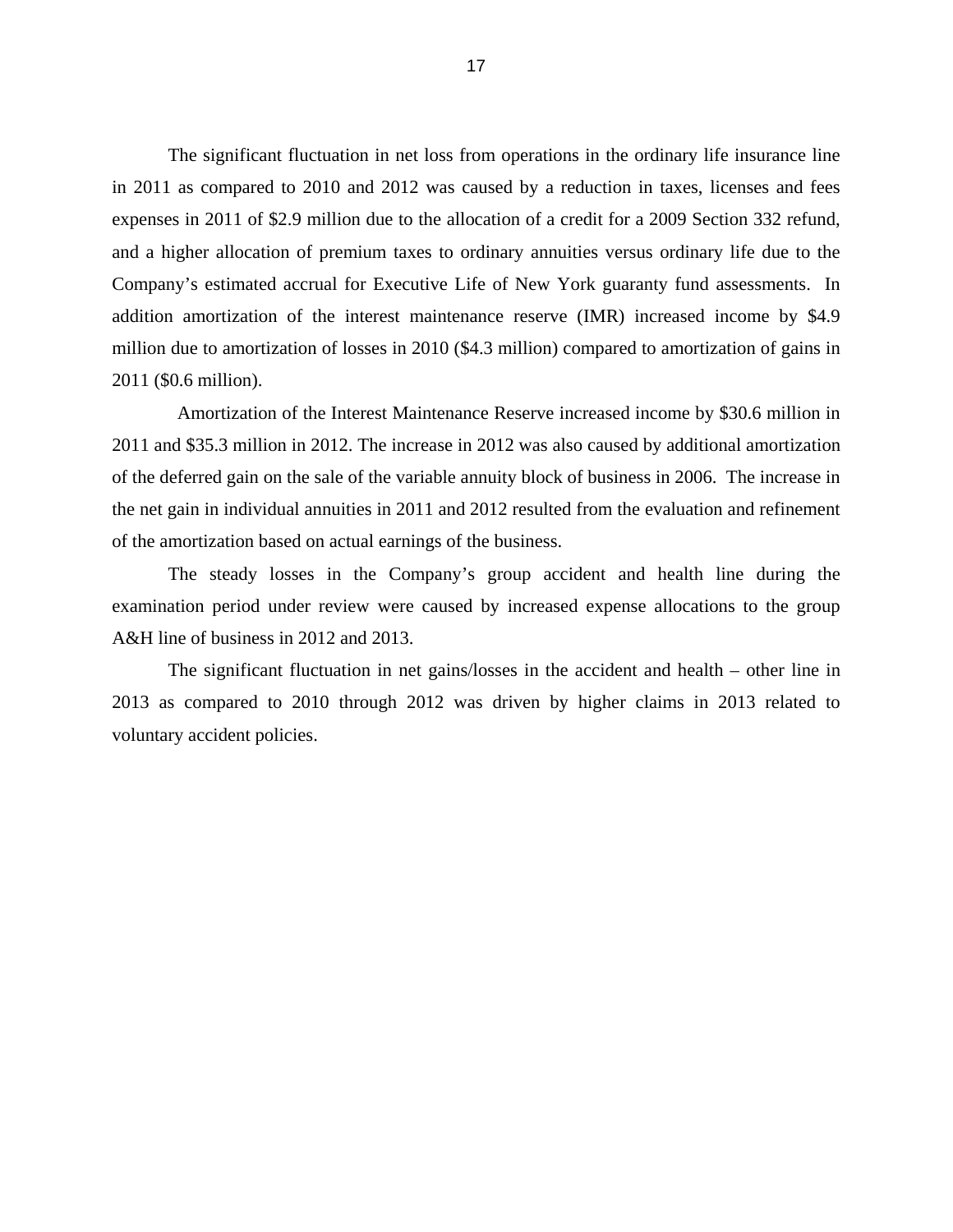#### 6. FINANCIAL STATEMENTS

<span id="page-20-0"></span>The following statements show the assets, liabilities, capital and surplus as of December 31, 2013, as contained in the Company's 2013 filed annual statement, a condensed summary of operations and a reconciliation of the capital and surplus account for each of the years under review. The examiner's review of a sample of transactions did not reveal any differences which materially affected the Company's financial condition as presented in its financial statements contained in the December 31, 2013 filed annual statement.

#### A. Independent Accountants

The firm of Deloitte & Touché, LLP was retained by the Company to audit the Company's statutory basis statements of financial position as of December  $31<sup>st</sup>$  of each year in the examination period, and the related statutory-basis statements of operations, capital and surplus, and cash flows for the year then ended.

fairly, in all material respects, the financial position of the Company at the respective audit dates. Deloitte & Touché, LLP concluded that the statutory financial statements presented Balances reported in these audited financial statements were reconciled to the corresponding years' annual statements with no discrepancies noted.

#### B. Net Admitted Assets

| <b>Bonds</b>                                                          | \$4,984,350,580 |
|-----------------------------------------------------------------------|-----------------|
| Stocks:                                                               |                 |
| Preferred stocks                                                      | 9,025,357       |
| Common stocks                                                         | 202, 621, 748   |
| Mortgage loans on real estate:                                        |                 |
| <b>First liens</b>                                                    | 477,692,911     |
| Cash, cash equivalents and short term investments                     | 77,433,361      |
| Contract loans                                                        | 40,431,973      |
| Derivatives                                                           | 1,060,002       |
| Other invested assets                                                 | 125,645,784     |
| Receivable for securities                                             | 489,449         |
| Investment income due and accrued                                     | 58,252,181      |
| Premiums and considerations:                                          |                 |
| Uncollected premiums and agents' balances in the course of collection | 280,293         |
| Deferred premiums, agents' balances and installments booked but       |                 |
| deferred and not yet due                                              | 28,736,615      |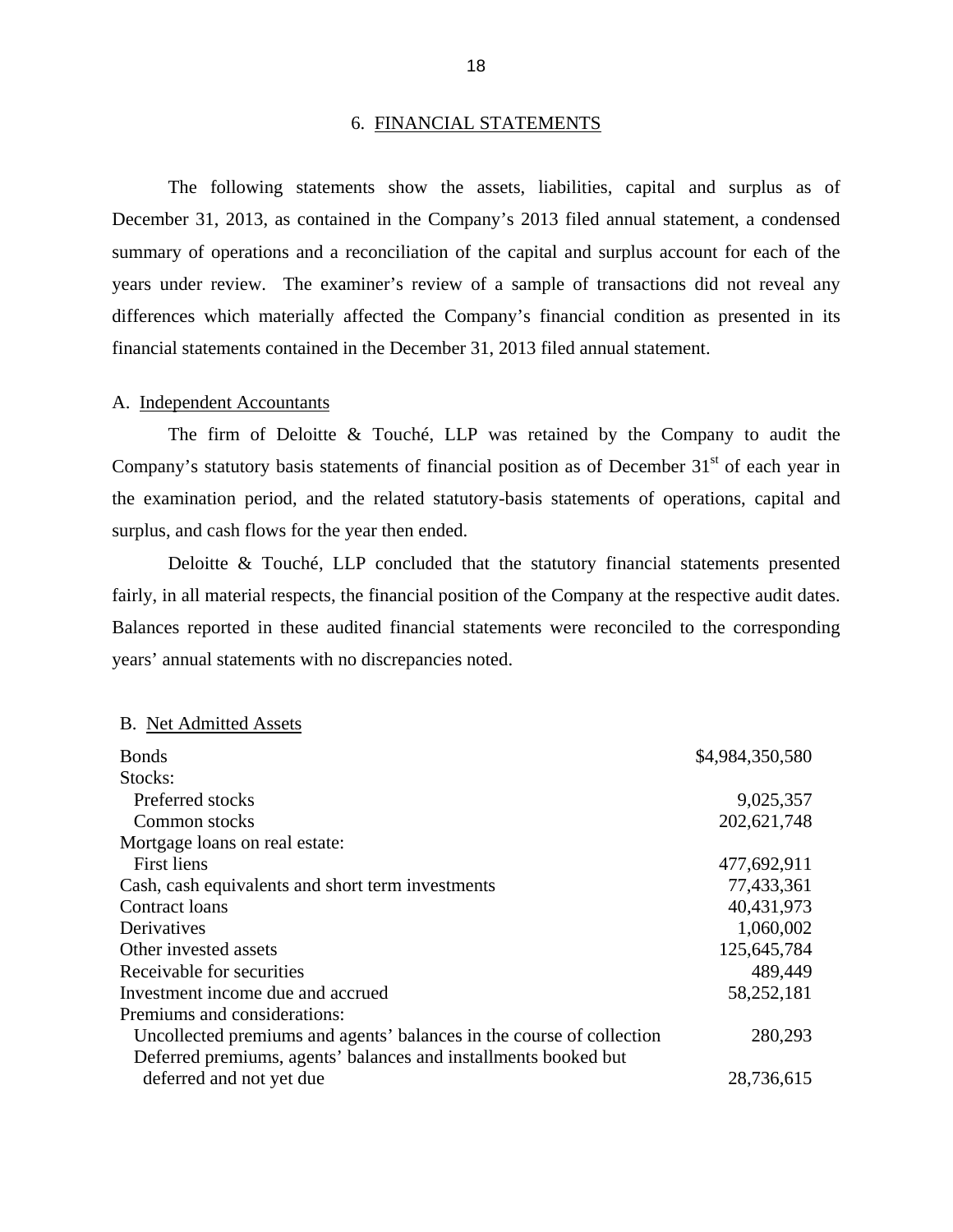| Reinsurance:                                                            |                 |
|-------------------------------------------------------------------------|-----------------|
| Amounts recoverable from reinsurers                                     | 471,054         |
| Other amounts receivable under reinsurance contracts                    | 600,998         |
| Net deferred tax asset                                                  | 716,901         |
| Guaranty funds receivable or on deposit                                 | 8,304,246       |
| Receivables from parent, subsidiaries and affiliates                    | 16,460          |
| <b>Advanced benefits</b>                                                | 6,011,090       |
| Reinsurance balances recoverable                                        | 1,459,930       |
| Accounts receivable                                                     | 22,717          |
| Premium tax recoverable                                                 | 144             |
| From separate accounts, segregated accounts and protected cell accounts | 718,305,622     |
| Total admitted assets                                                   | \$6,741,929,418 |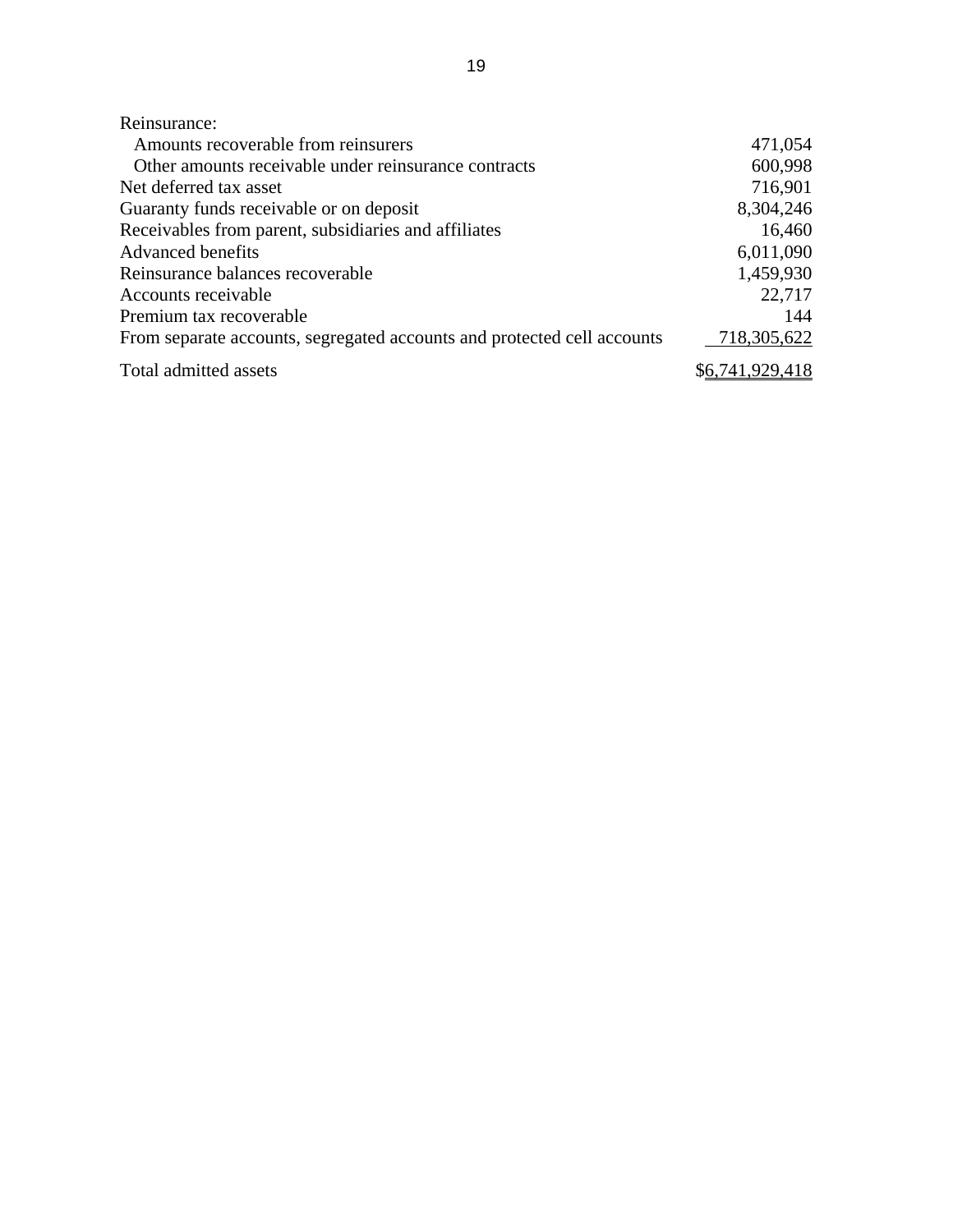# C. Liabilities, Capital and Surplus

| Aggregate reserve for life policies and contracts                       | \$4,702,726,884   |
|-------------------------------------------------------------------------|-------------------|
| Aggregate reserve for accident and health contracts                     | 5,426,145         |
| Liability for deposit-type contracts                                    | 526,596,102       |
| Contract claims:                                                        |                   |
| Life                                                                    | 8,568,767         |
| Accident and health                                                     | 4,511,963         |
| Provision for policyholders' dividends and coupons payable in           |                   |
| following calendar year – estimated amounts:                            |                   |
| Dividends apportioned for payment                                       | 37,786            |
| Premiums and annuity considerations for life and accident and health    |                   |
| contracts received in advance                                           | 501,690           |
| Contract liabilities not included elsewhere:                            |                   |
| Other amounts payable on reinsurance                                    | 20,975            |
| Interest maintenance reserve                                            | 41,556,879        |
| Commissions to agents due or accrued                                    | 1,720,685         |
| Commissions and expense allowances payable on reinsurance assumed       | 34,663            |
| General expenses due or accrued                                         | 500,394           |
| Transfers to Separate Accounts due or accrued                           | 21,456,912        |
| Taxes, licenses and fees due or accrued, excluding federal income taxes | 9,094,300         |
| Current federal and foreign income taxes                                | 2,238,731         |
| Amounts withheld or retained by company as agent or trustee             | 17,674            |
| Remittances and items not allocated                                     | 1,252,904         |
| Miscellaneous liabilities:                                              |                   |
| Asset valuation reserve                                                 | 67, 323, 573      |
| Payable to parent, subsidiaries and affiliates                          | 6,028,619         |
| Payable for securities                                                  | 64,626            |
| Payable for securities lending                                          | 62,609,953        |
| Reserve for uncashed checks                                             | 6,634,950         |
| Deposit-type fund suspense                                              | 498,092           |
| Accounts payable                                                        | 206,734           |
| Discontinued operations liability                                       | 68,313            |
| From Separate Accounts statement                                        | 718,305,622       |
|                                                                         |                   |
| <b>Total liabilities</b>                                                | \$6,188,003,934   |
|                                                                         |                   |
| Common capital stock                                                    | \$<br>2,500,000   |
| Gross paid in and contributed surplus                                   | 131,253,445       |
| Unassigned funds (surplus)                                              | 420,172,040       |
| Total surplus                                                           | \$<br>551,425,484 |
| Total capital and surplus                                               | \$ 553,925,484    |
|                                                                         |                   |
| Total liabilities, capital and surplus                                  | \$6,741,929,418   |
|                                                                         |                   |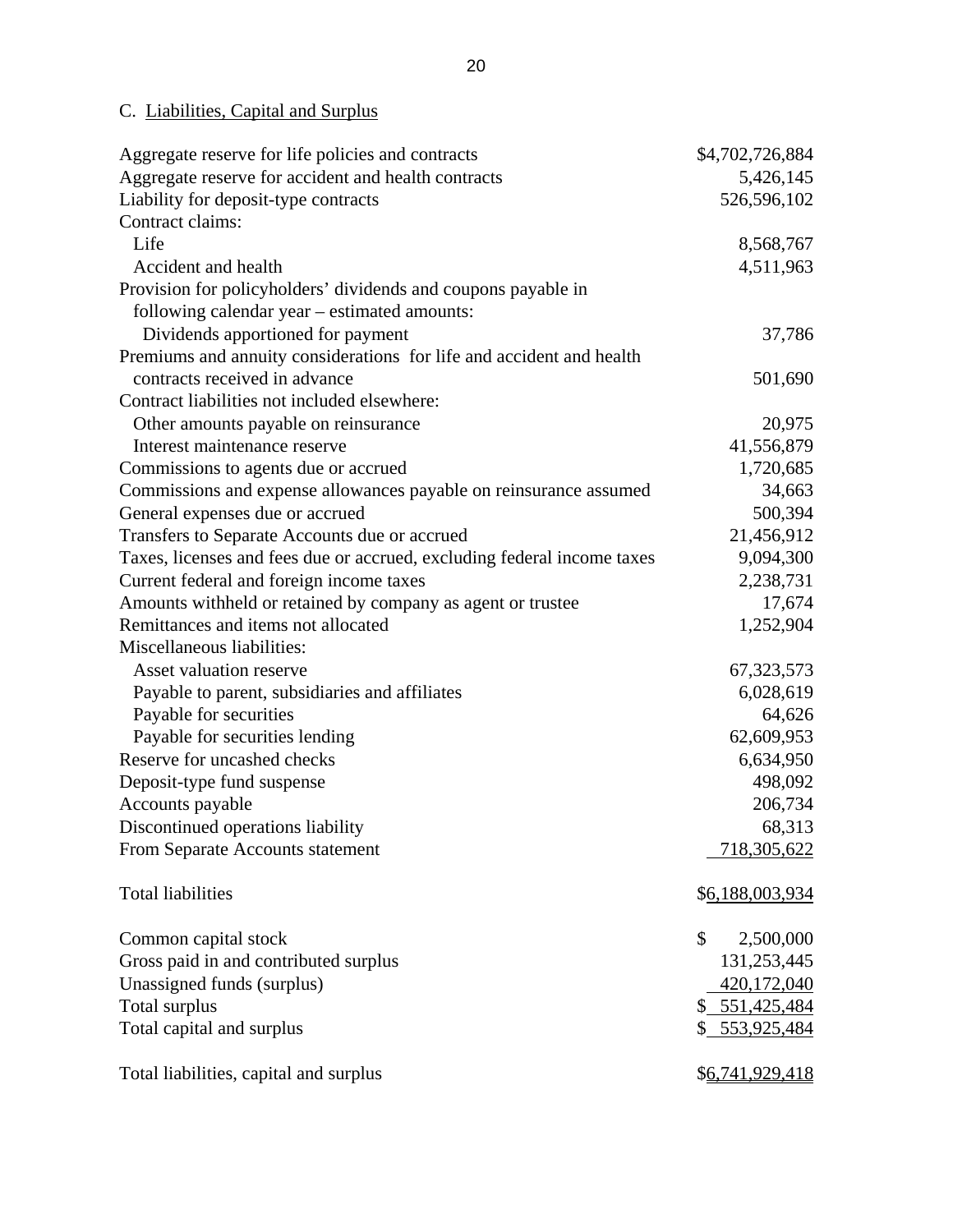# D. Condensed Summary of Operations

|                                                                          |                              | 2011                      | 2012                             | 2013                                  |
|--------------------------------------------------------------------------|------------------------------|---------------------------|----------------------------------|---------------------------------------|
| Premiums and considerations                                              | \$166,940,210                | \$123,809,311             | \$118,347,961                    | \$153,183,527                         |
| Investment income                                                        | 324,812,489                  | 348,890,233               | 333,810,288                      | 316,921,096                           |
| Commissions and reserve adjustments on reinsurance                       |                              |                           |                                  |                                       |
| ceded                                                                    | (63,820,354)                 | (82, 751, 452)            | (67, 994, 148)                   | (69, 581, 350)                        |
| Miscellaneous income                                                     |                              |                           |                                  |                                       |
|                                                                          | 1,995,318                    | 2,027,988                 | 1,564,738                        | 1,044,061                             |
| Total income                                                             | \$429,927,663                | \$391,976,080             | \$385,728,839                    | \$401,567,334                         |
| Benefit payments                                                         | \$658,337,601                | \$648,673,576             | \$672,589,870                    | \$562,984,074                         |
| Increase in reserves                                                     | (215, 922, 635)              | (248, 318, 541)           | (293,749,101)                    | (129, 854, 807)                       |
| Commissions                                                              |                              |                           |                                  |                                       |
| General expenses and taxes                                               | 20,889,544                   | 18,784,718                | 18,426,075                       | 17,604,394                            |
| deferred<br>Increase in loading on<br>uncollected<br>and<br>premiums     | 47,601,650<br>779,727        | 47,147,208<br>1,897,883   | 48,277,092<br>965,964            | 50,740,328<br>1,494,656               |
| Net transfers to (from) Separate Accounts                                |                              |                           |                                  |                                       |
| Miscellaneous deductions                                                 | (75,528,622)                 | (112,750,428)             | (109, 950, 356)                  | (110,880,830)                         |
|                                                                          |                              |                           |                                  |                                       |
| <b>Total deductions</b>                                                  | \$436,156,615                | \$355,439,505<br>5.089    | \$336,557,138<br>(2,406)         | \$392,080,247                         |
|                                                                          | (650)                        |                           |                                  |                                       |
| Net gain (loss)                                                          | (6,228,952)<br>$\mathcal{L}$ | \$36,536,575              | 49,171,701<br>$\mathbf{\hat{x}}$ | 9,487,087<br>$\mathbf{\hat{S}}$       |
| <b>Dividends</b>                                                         |                              |                           |                                  |                                       |
| Federal and foreign income taxes incurred                                |                              |                           |                                  |                                       |
|                                                                          | $\frac{656}{212}$ 784)       | $\{8,179,435\}$           | (6,405,219)                      | H <sub>3</sub> (H <sub>2</sub> )4482) |
| Net gain (loss) from operations                                          |                              |                           |                                  |                                       |
| before net realized capital gains<br>Net realized capital gains (losses) | (1,245,380)<br>\$            | \$44,642,237              | 55, 515, 225<br>$\mathcal{S}$    | 13,831,875<br>$\mathcal{S}$           |
|                                                                          | (16,005,475)                 |                           | (36, 722, 567)                   | 12,067,824                            |
| Net income                                                               | \$ (17,250,856)              | 1,310,268<br>\$45,952,507 | $$ \frac{18,792,659}{ }$         | 25,899,700<br>$\mathbb{S}$            |
|                                                                          |                              |                           |                                  |                                       |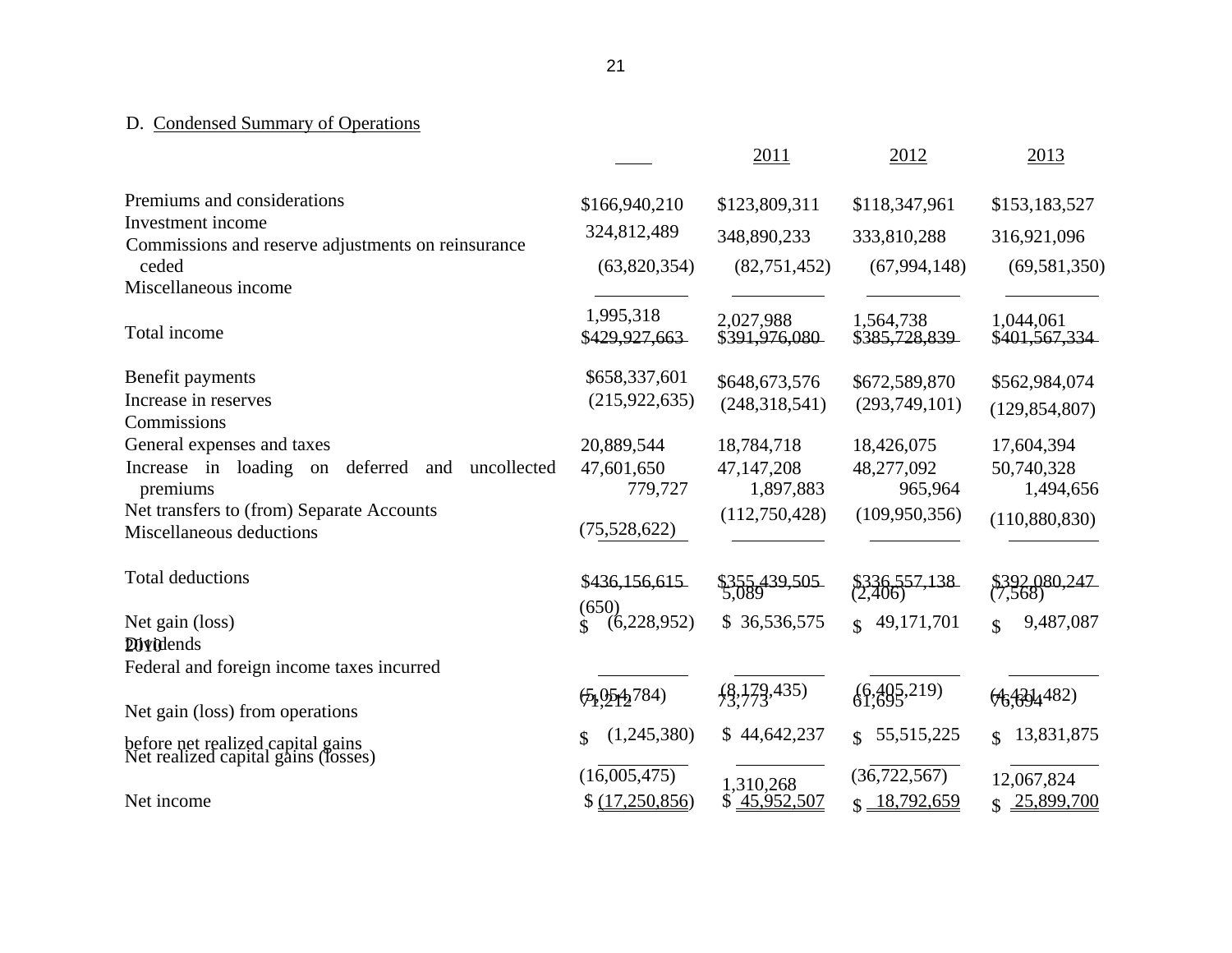The decrease in premiums in 2011 and 2012 as compared to 2010 was mainly due to Company's strategy to reduce its exposure to spread-based products and to reduce long-duration business such as contingent payment streams.

The 2013 increase in premiums was primarily attributable to an increase in traditional life (\$21 million) and interest-sensitive life (\$15 million) business as a result of the amendment to the Company's reinsurance agreement with its parent, ALIC, which reduced the volume of life business ceded to ALIC. The amendment was effective July 1, 2013.

The significant decrease in the 2013 benefit payments was primarily due to surrender benefits of fixed annuities which were caused by higher than normal surrender activity in 2012 as a result of the Company's initiative to encourage the surrender of policies through a waiver of surrender charge incentive.

The overall change in reserves was primarily driven by fixed annuities, whose reserve decline slowed in 2013 due to lower surrenders and a decrease in withdrawals compared to 2012 and prior.

The decrease in loading was larger in 2013 than in 2012 due to terminations of 10 year level term policies issued in 2002 and 2003, resulting in an increase in the change in loading from 2012 to 2013. The 2011 loading change from 2010 was related to the decrease in deferred premium loads. The 2012 change in loading from 2011 was due to a larger number of 10 year level term policies reaching their annual renewal term premium rates in 2012 and dropping off the inforce causing loading to decline more significantly.

peak years for this reduction activity. The fluctuation between 2010 and 2011 in net gain from operations before net realized capital was mainly due to the reduction in reserves for fixed annuities in 2011 outweighing a reduction in income, whereas, the 2010 lower premium income exceeded the reduction in reserves. The 2012 and 2013 fluctuations were due to the same reasons as the prior two years. The main driver in each of the years' results was the Company's strategy to reduce its exposure to spread-based products, with 2011 and 2012 being the

The 2010 net realized capital loss of \$16 million was primarily driven by other than temporary impairment adjustments in bonds (\$23 million) and mortgage loans (\$5 million) offset by common stock capital gains (\$12 million), net of tax.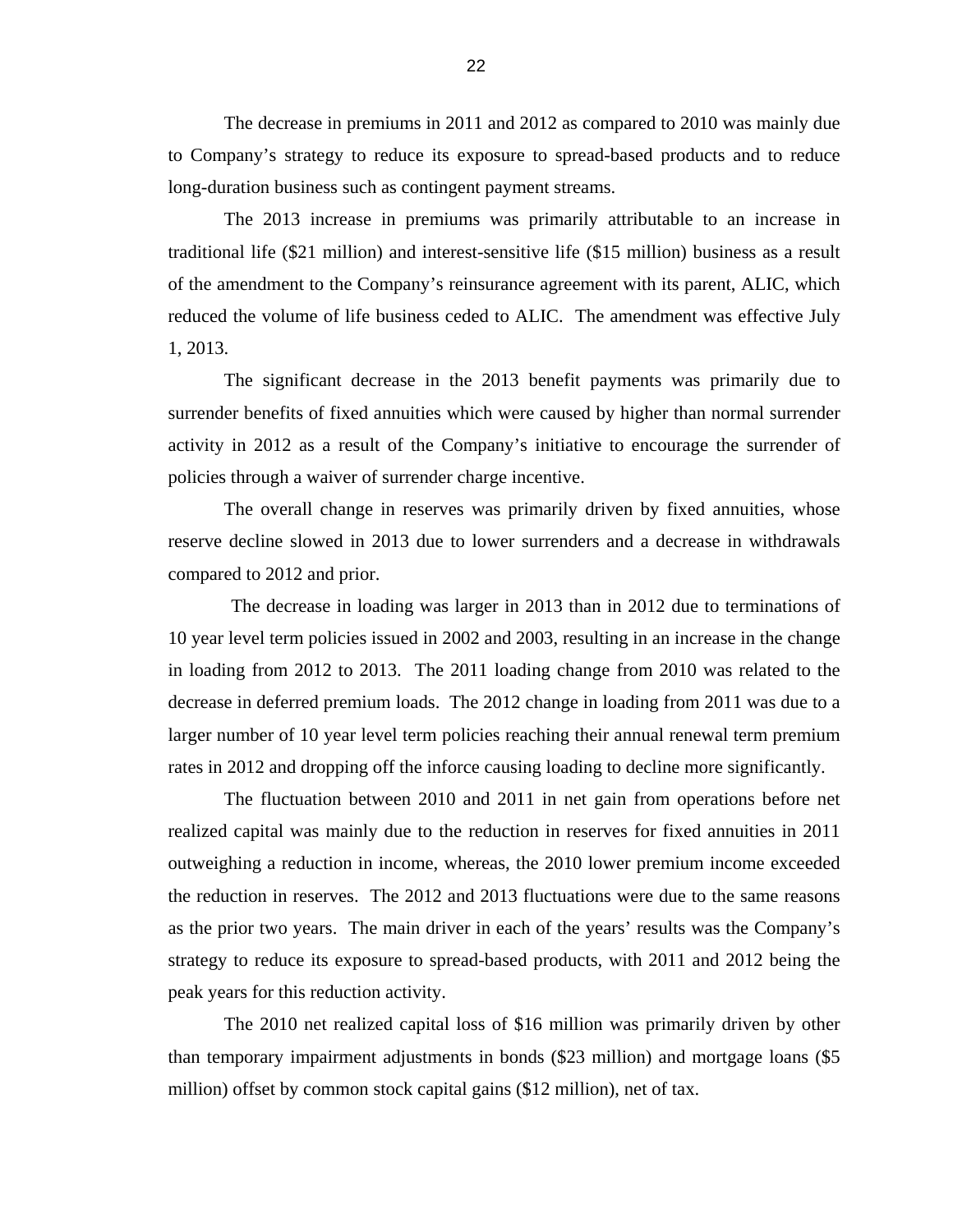The net realized capital gain in 2011 of \$1 million consisted of common stock gains of \$6 million offset by bond losses of \$3 million and mortgage loan losses of \$2 million.

The 2012 net realized capital loss of \$36 million was attributable to tax adjustments in bonds.

In 2013, net realized capital gains on common stock of \$18 million was offset by net realized capital losses in bonds and mortgage loans of \$5 million and \$1 million, respectively, resulting in the \$12 million net gain.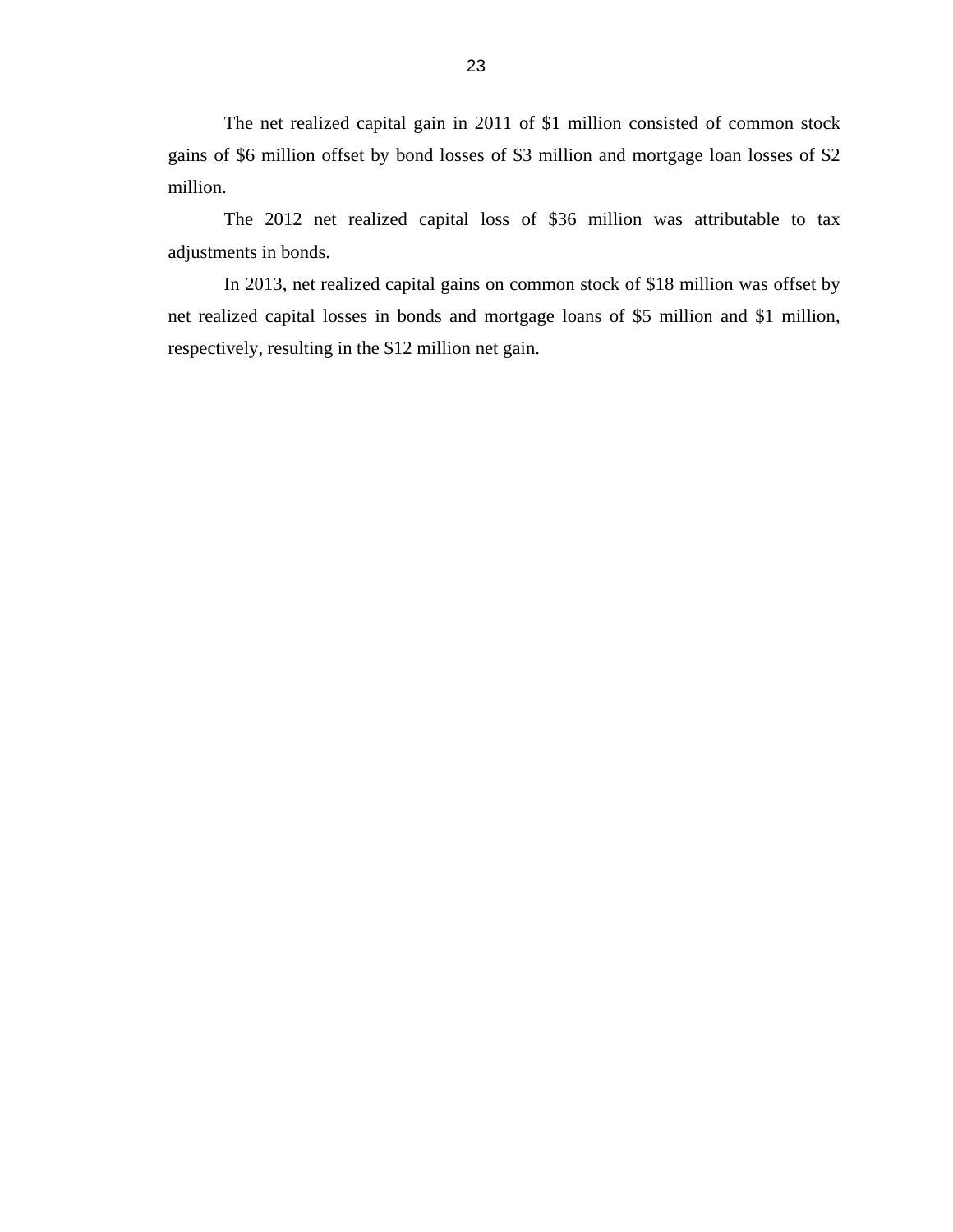# <span id="page-26-0"></span>E. Capital and Surplus Account

|                                                                                      |                                      | 2011                        | 2012                             | 2013                                 |
|--------------------------------------------------------------------------------------|--------------------------------------|-----------------------------|----------------------------------|--------------------------------------|
| Capital and surplus, December 31, prior year                                         | \$506,285,640                        | \$497,018,846               | $$ \frac{524,012,567}{ }$        | \$539,979,984                        |
| Net income<br>Change in net unrealized capital gains (losses)                        | \$(17,250,856)                       | 45,952,507<br>$\mathbf{S}$  | 18,792,659<br>$\mathbf{\hat{S}}$ | \$25,899,700                         |
| Change in net unrealized foreign exchange capital gain<br>$(\text{loss})$            | (401, 691)                           | 12, 122, 128                | 18,126,748                       | 11,821,083                           |
| Change in net deferred income tax                                                    | (40, 887)                            | (278, 335)                  | (655, 220)                       | 1,335,782                            |
| Change in non-admitted assets and related items<br>Change in asset valuation reserve | 3,190,536,3729                       | (5,838,550)                 | (4,774,444)                      | 1,632,783                            |
| Change in surplus as a result of reinsurance<br>frictemental deferred tax asset      |                                      | 8,395,502<br>(22,723,340)   | $(392,086)$<br>(13,900,000)      | ( <b>1896</b> 230418)<br>(6,329,659) |
| Net change in capital and surplus for the year                                       | $2,482,\frac{\text{A}}{\text{B}}8$   | (300,000)90                 | (8,293,334)                      |                                      |
| Capital and surplus, December 31, current year                                       | (9,266,793)<br>$\hat{Q}$ 497,018,846 | 26,993,721<br>\$524,012,567 | 15,967,417<br>\$539,979,984      | 13,945,501<br>\$553,925,484          |

2010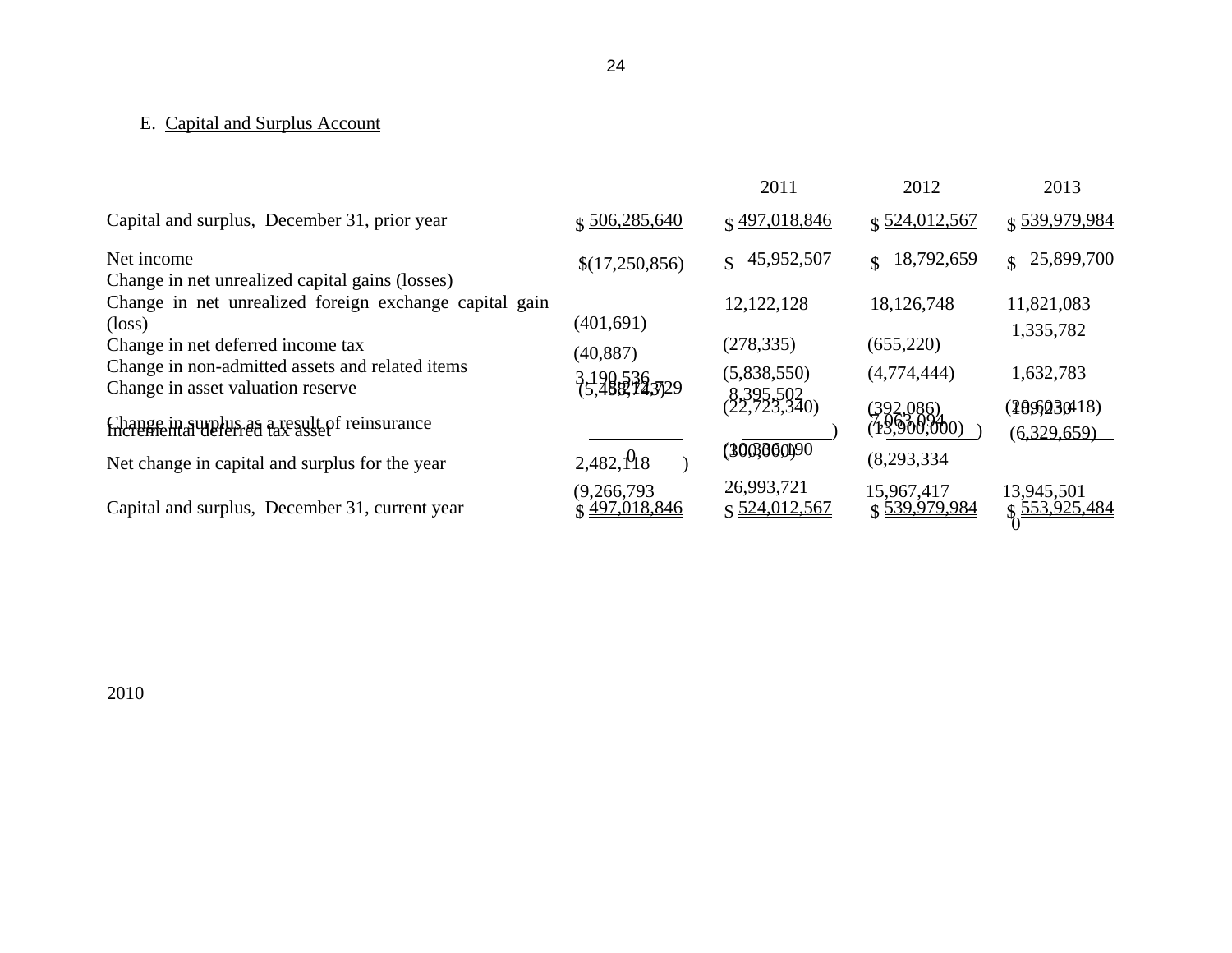<span id="page-27-0"></span>F. Reserves

The Department conducted a review of reserves as of December 31, 2013. This review included an examination of related asset adequacy analysis in accordance with Department Regulation No. 126. During the review, concerns were raised regarding the need for stand-alone asset adequacy analysis, including a separate actuarial memorandum, for certain universal life policies with secondary guarantees, as required per Department Regulation No. 147. In response to the Department's concerns, the Company agreed to provide the required stand-alone analysis, together with the standalone actuarial memorandum, prepared in a manner acceptable to the Department.

 submissions the needed stand-alone analysis and separate actuarial memorandum for The examiner recommends that the Company automatically provide in its future certain universal life policies with secondary guarantees.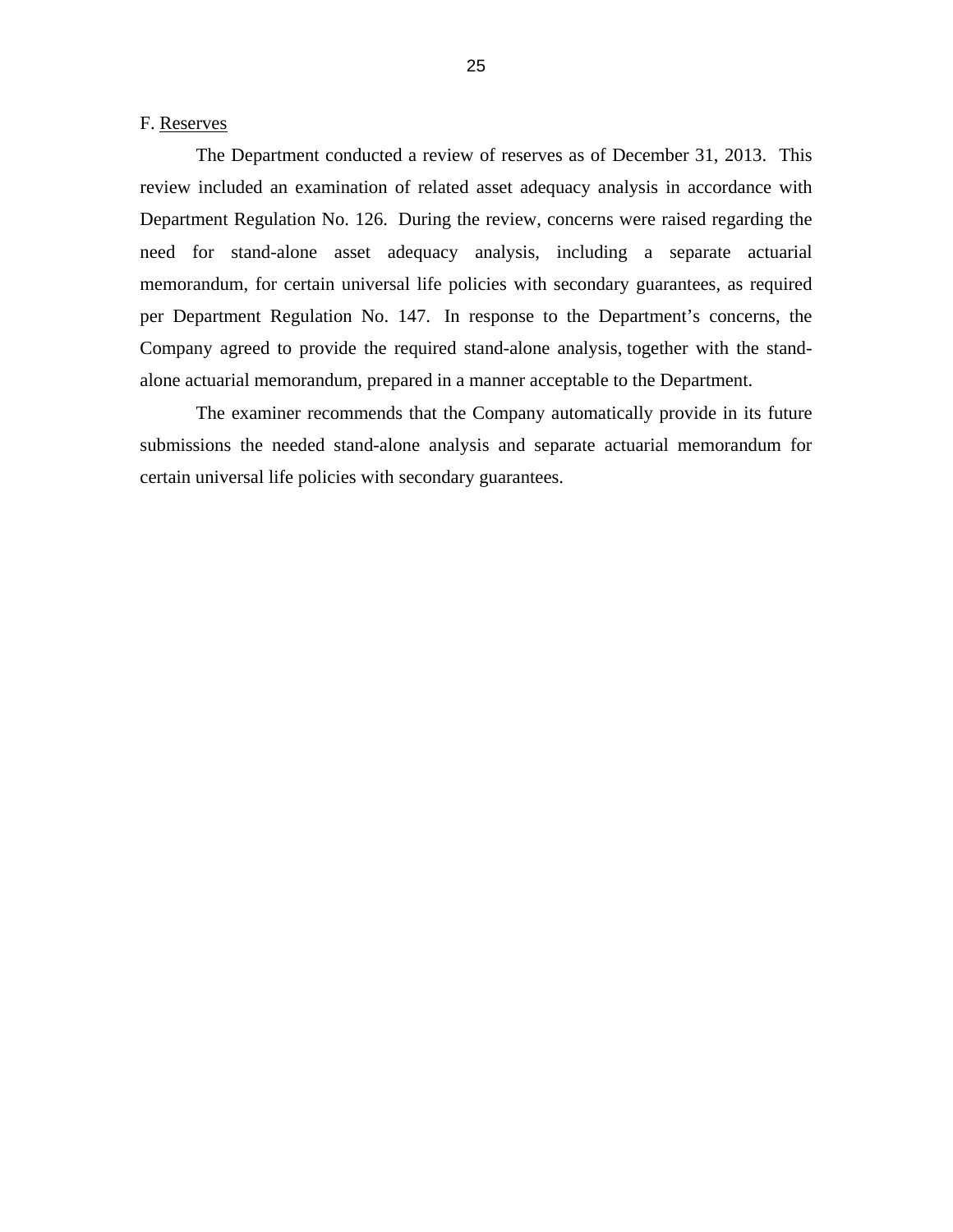## 7. PRIOR REPORT SUMMARY AND CONCLUSIONS

<span id="page-28-0"></span>Following is the violation contained in the prior report on examination and the subsequent action taken by the Company in response to the citation:

## Item Description

A The Company violated Section 4228(h) of the New York Insurance Law by failing to have a qualified actuary sign and date the demonstrations.

> The examiner's review indicated that the Company had a qualified actuary sign, date and finalize, prior to the date of the statement of self-support, all demonstrations during the examination period.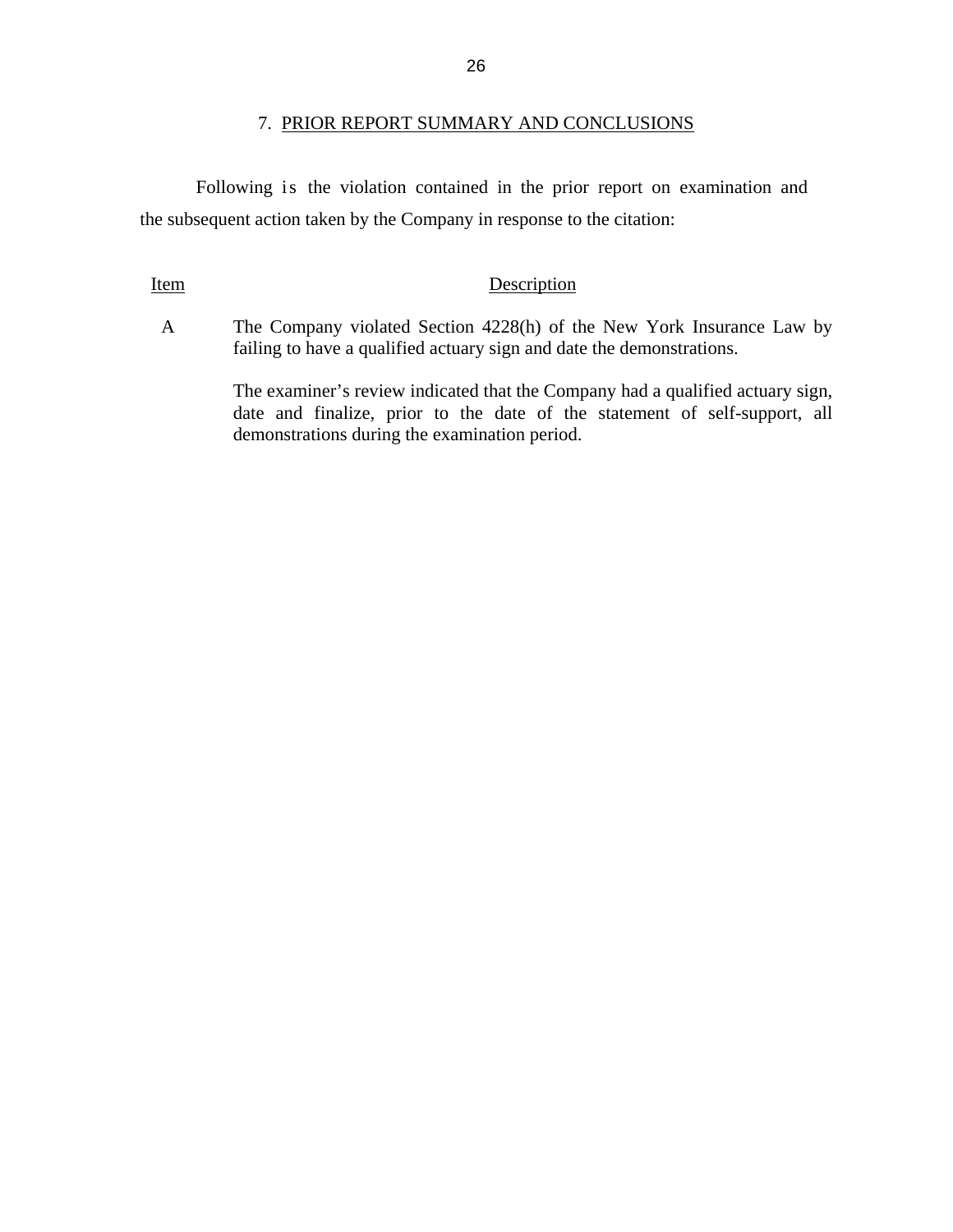## 8. SUMMARY AND CONCLUSIONS

Item Description Description Page No.

Following is the recommendation contained in this report:

A The examiner recommends that the Company automatically provide in its future submissions the needed stand-alone analysis and separate actuarial memorandum for certain universal life policies with secondary guarantees. 25